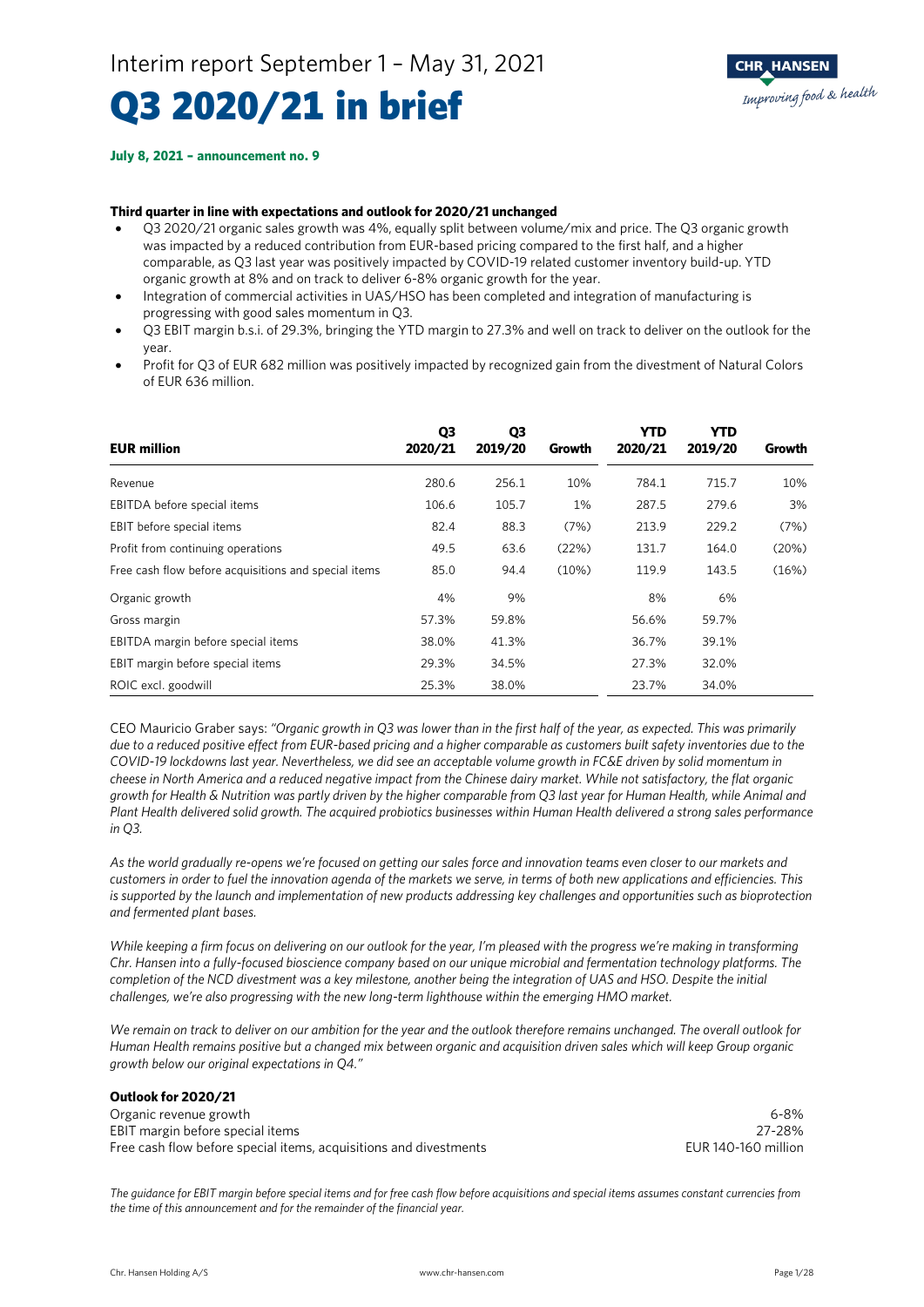## Financial highlights and key figures

|                                                                           | Q3<br>2020/21 | Q <sub>3</sub><br>2019/20 | Growth | <b>YTD</b><br>2020/21 | <b>YTD</b><br>2019/20 | Growth |
|---------------------------------------------------------------------------|---------------|---------------------------|--------|-----------------------|-----------------------|--------|
| Income statement, EUR million, cont. operations                           |               |                           |        |                       |                       |        |
| Revenue                                                                   | 280.6         | 256.1                     | 10%    | 784.1                 | 715.7                 | 10%    |
| Gross profit                                                              | 160.7         | 153.2                     | 5%     | 444.0                 | 427.3                 | 4%     |
| EBITDA before special items                                               | 106.6         | 105.7                     | 1%     | 287.5                 | 279.6                 | 3%     |
| EBIT before special items                                                 | 82.4          | 88.3                      | (7%)   | 213.9                 | 229.2                 | (7%)   |
| Special items                                                             | (11.2)        | (2.9)                     |        | (21.8)                | (5.1)                 |        |
| EBIT                                                                      | 71.2          | 85.4                      | (17%)  | 192.1                 | 224.1                 | (14%)  |
| Net financial expenses                                                    | (5.1)         | (1.3)                     | 292%   | (16.1)                | (9.1)                 | 77%    |
| Profit from continuing operations                                         | 49.5          | 63.6                      | (22%)  | 131.7                 | 164.0                 | (20%)  |
| Profit from discontinued operations                                       | 632.1         | 6.4                       |        | 644.3                 | 14.8                  |        |
| Profit for the period, Group                                              | 681.6         | 70.0                      |        | 776.0                 | 178.8                 |        |
| Cash flow, EUR million, Group                                             |               |                           |        |                       |                       |        |
| Cash flow from operating activities                                       | 88.6          | 128.5                     | (31%)  | 175.8                 | 222.5                 | (21%)  |
| Cash flow from investing activities                                       | 749.5         | (144.5)                   |        | 343.1                 | (210.2)               |        |
| Free cash flow                                                            | 838.1         | (16.0)                    |        | 518.9                 | 12.3                  |        |
| Free cash flow before acquisitions and special items                      | 84.9          | 106.3                     | (20%)  | 107.4                 | 147.4                 | (27%)  |
| Free cash flow before acquisitions and special items,<br>cont. operations | 85.0          | 94.4                      | (10%)  | 119.9                 | 143.5                 | (16%)  |
| <b>Balance sheet, EUR million, Group</b>                                  |               |                           |        |                       |                       |        |
| Total assets <sup>1)</sup>                                                |               |                           |        | 3,066.5               | 2,267.2               |        |
| Invested capital <sup>1)</sup>                                            |               |                           |        | 2,794.1               | 1,971.6               |        |
| Net working capital <sup>1)</sup>                                         |               |                           |        | 227.6                 | 252.9                 |        |
| Equity                                                                    |               |                           |        | 1,548.1               | 840.7                 |        |
| Net interest-bearing debt                                                 |               |                           |        | 950.6                 | 902.2                 |        |
| Key ratios                                                                |               |                           |        |                       |                       |        |
| <b>Continuing operations</b>                                              |               |                           |        |                       |                       |        |
| Organic growth <sup>2)</sup>                                              | 4%            | 9%                        |        | 8%                    | 6%                    |        |
| Gross margin                                                              | 57.3%         | 59.8%                     |        | 56.6%                 | 59.7%                 |        |
| EBITDA margin before special items                                        | 38.0%         | 41.3%                     |        | 36.7%                 | 39.1%                 |        |
| EBIT margin before special items                                          | 29.3%         | 34.5%                     |        | 27.3%                 | 32.0%                 |        |
| EBIT margin                                                               | 25.4%         | 33.3%                     |        | 24.5%                 | 31.3%                 |        |
| ROIC excl. goodwill                                                       | 25.3%         | 38.0%                     |        | 23.7%                 | 34.0%                 |        |
| <b>ROIC</b>                                                               | 11.8%         | 20.2%                     |        | 11.1%                 | 17.8%                 |        |
| <b>R&amp;D</b>                                                            | 8.2%          | 8.0%                      |        | 8.4%                  | 8.5%                  |        |
| Capital expenditures                                                      | 7.9%          | 9.0%                      |        | 12.4%                 | 9.4%                  |        |
| Earnings per share diluted, EUR                                           | 0.38          | 0.48                      | (21%)  | 1.00                  | 1.24                  | (19%)  |
| Group                                                                     |               |                           |        |                       |                       |        |
| Earnings per share diluted, EUR                                           | 5.16          | 0.53                      |        | 5.88                  | 1.35                  |        |
| Net debt to EBITDA before special items                                   |               |                           |        | 2.3x                  | 2.1x                  |        |

1) The Natural Colors business was divested effective from March 31, 2021. In 2019/20, total assets, invested capital and net working capital included assets and liabilities related to the Natural Colors business.

2) Organic growth: Increase in revenue adjusted for sales reduction, acquisitions and divestments, and measured in local currencies.

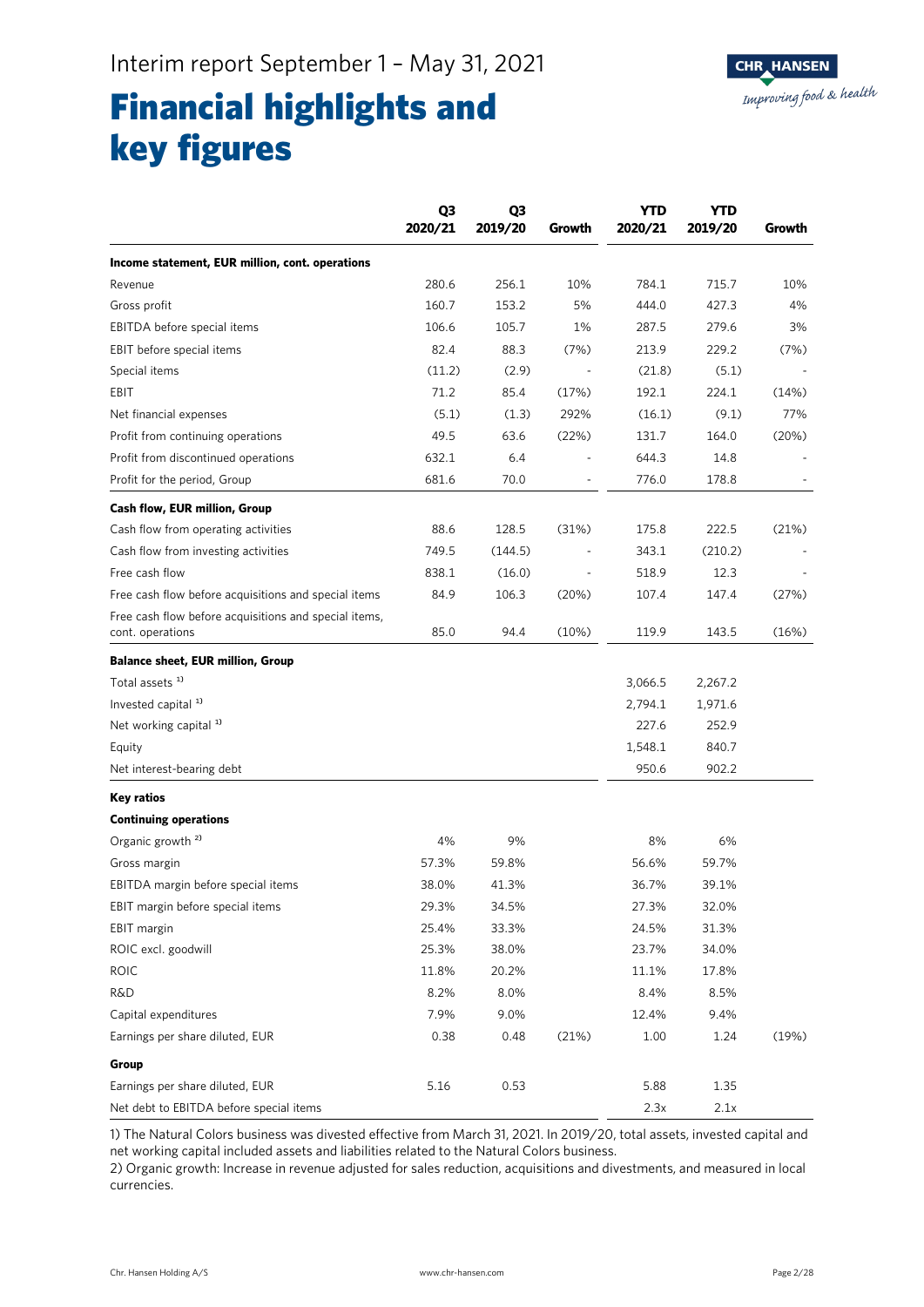

### **Revenue growth by business** - YTD **Revenue growth by region** – YTD





#### **Market developments**

According to the Company's own estimates, the end markets for fermented milk declined globally in the first nine months of 2020/21 due to reduced production and weaker demand in China and Latin America, compared to the same period last year.

The global production of cheese is estimated to have grown by around 1% in the first nine months of 2020/21, driven by North America and Europe which both benefited from the re-opening of the food service channel in Q3.

The overall market for Human Health is estimated to have grown by 3-5% during the first nine months of 2020/21. While online sales channels have shown strong growth, the traditional sales channels continued to be impacted by among others elevated inventory positions in certain markets. A situation which is expected to continue in Q4.

The market for microbial-based solutions for animals developed favorably during the first nine months of 2020/21, supported by an expanding focus on reducing the use of antibiotics in livestock production. In the North American market, the economics of beef and milk production were stable during the period and supported demand for animal probiotics.

#### **Revenue (cont. operations)**

Organic growth was 8% and adjusted for a negative currency impact of 8% and a positive impact from acquisitions of 10% corresponded to a revenue increase of 10% to EUR 784 million. Revenues from acquired businesses amounted to EUR 73 million.

Organic growth was equally driven by volume/mix and price increases in local currencies.

Q3 organic growth was 4% and adjusted for a negative currency impact of 5% and a positive impact from acquisitions of 11% corresponded to a revenue increase of 10% to EUR 281 million. Revenues from acquired businesses amounted to EUR 30 million.

| <b>Revenue (cont. operations)</b> | 2020/21 |
|-----------------------------------|---------|
| Organic growth (vol/mix)          | 4%      |
| Organic growth (price)            | 4%      |
| Organic growth                    | 8%      |
| Currencies                        | $(8)\%$ |
| Acquisitions                      | 10%     |
| <b>EUR growth</b>                 | 10%     |

#### **Revenue by region (cont. operations) EMEA (Europe, the Middle East and Africa)**

Organic growth was 5% and adjusted for a negative currency impact of 5% and an acquisition impact of 2% corresponded to a revenue increase of 2%. Organic growth was driven by solid growth in Food Cultures & Enzymes, partly offset by a decline in Health & Nutrition.

Q3 organic growth was 3% and adjusted for a negative currency impact of 3% and an acquisition impact of 2% corresponded to a revenue increase of 2%. Organic growth was driven by good growth in Food Cultures & Enzymes, while Health & Nutrition declined. Growth in Q3 faced a higher comparable from last year driven by COVID-19.

#### **North America**

Organic growth was 7% and adjusted for a negative currency impact of 9% and an acquisition impact of 16% corresponded to a revenue increase of 14%. Organic growth was driven by solid growth in Food Cultures & Enzymes and Health & Nutrition.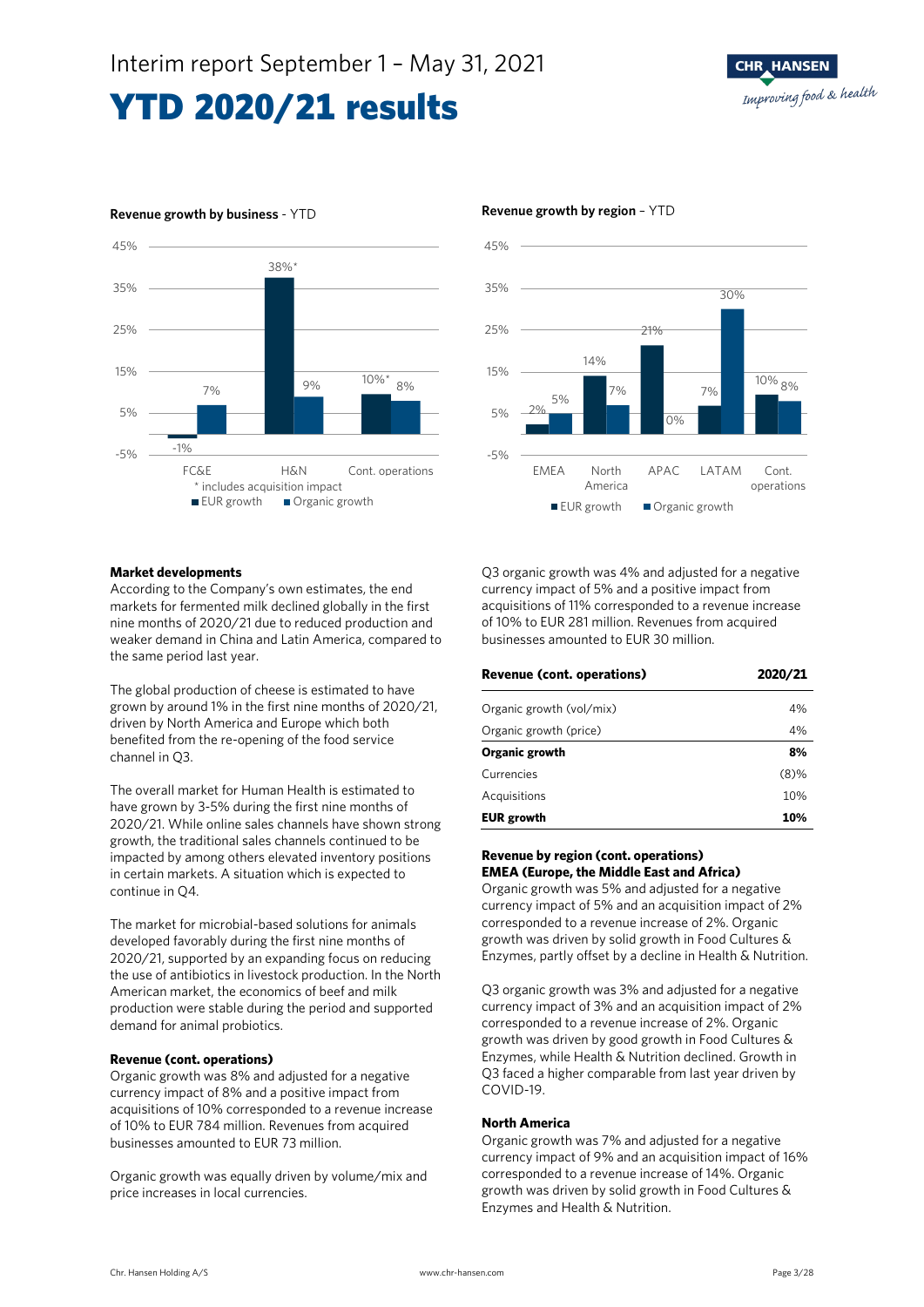Q3 organic growth was 5% and adjusted for a negative currency impact of 8% and an acquisition impact of 17% corresponded to a revenue increase of 14%. Organic growth was driven by solid growth in Food Cultures & Enzymes, while Health & Nutrition declined slightly due to Human Health. The decline was partly offset by strong performance in the acquired businesses.

### **APAC (Asia-Pacific)**

Organic growth was 0% and adjusted for a negative currency impact of 3% and an acquisition impact of 24% corresponded to a revenue increase of 21%. Organic growth was driven by very strong growth in Health & Nutrition, while Food Cultures & Enzymes declined as the production and demand for yogurt in China continued to decline.

Q3 organic growth was negative by 6%. Both Food Cultures & Enzymes and Health & Nutrition declined, but the drop in Food Cultures & Enzymes slowed down in Q3 compared to the first half of the year. The impact from the acquisitions was 30% and drove a total revenue increase of 24%.

### **LATAM (Latin America)**

Organic growth was 30% and adjusted for a negative currency impact of 25% and a minor acquisition impact corresponded to a revenue increase of 7%. Organic growth was driven by very strong growth in Food Cultures & Enzymes strongly supported by EUR-based pricing, and very strong growth in Health & Nutrition.

Q3 organic growth was 19% and adjusted for a negative currency impact of 13% and a minor acquisition impact corresponded to a revenue increase of 6%. Organic growth was driven by very strong growth in both Food Cultures & Enzymes and Health & Nutrition, whereas the impact from EUR-based pricing was reduced.

#### **Gross profit (cont. operations)**

Gross profit was EUR 444 million, up 4% on the first nine months of 2019/20. The gross margin decreased by 3.1%-points to 56.6%, due to a more than 2%-point negative impact from acquisitions and about 1%-point negative currency impact. Production efficiencies were offset by a negative product mix and higher freight costs.

Q3 gross profit was EUR 161 million, up 5% on 2019/20. The gross margin declined by 2.5%-points to 57.3%, driven by the acquisitions and a negative currency impact, while the underlying gross margin was positively impacted by production efficiencies and lower freight costs.

### **Operating expenses (% of revenue, cont. operations)**

Operating expenses totaled EUR 230 million (29.3%), compared to EUR 198 million (27.7%) in the first nine months of 2019/20.

Total R&D expenditures amounted to EUR 66 million (8.4%), compared to EUR 61 million (8.5%) in the first nine months of 2019/20. R&D expenses (P&L impact) impacted the EBIT margin negatively by 0.2%-point.

| <b>EUR million</b>                   | <b>YTD</b><br>2020/21 | YTD<br>2019/20 |
|--------------------------------------|-----------------------|----------------|
| R&D expenses (P&L)                   | 64.9                  | 57.8           |
| - Amortization                       | 5.7                   | 5.1            |
| - Impairment                         |                       |                |
| + Capitalization                     | 6.8                   | 8.2            |
| <b>R&amp;D expenditures incurred</b> | 66.0                  | 60.9           |

Sales & marketing expenses amounted to EUR 112 million (14.3%), compared to EUR 101 million (14.1%) in the first nine months of 2019/20. The increase in cost level from the acquisitions was partly offset by reduced travel expenses due to COVID-19 travel restrictions.

Administrative expenses amounted to EUR 55 million (7.0%), compared to EUR 41 million (5.8%) in the first nine months of 2019/20, while the increase in cost level was primarily driven by acquisitions.

Other operating income/expenses were a net income of less than EUR 2 million, in line with the first nine months of 2019/20.

The Q3 the total operating expenses were EUR 78 million (27.9%) compared to EUR 65 million (25.3%) in 2019/20. The increase was driven by acquisitions and higher activity due to the gradual re-opening following COVID-19.

### **EBITDA before special items (cont. operations)**

EBITDA amounted to EUR 288 million, including a positive contribution from acquisitions of EUR 12 million, compared to EUR 280 million in the first nine months of 2019/20.

The underlying EBITDA margin before special items, excluding the acquisitions, would have been 38.7%, compared to 39.1% in the first nine months of 2019/20. The decrease (excl. acquisitions) was mainly driven by the increased activity during Q3 in both Health & Nutrition and Food Cultures & Enzymes. The reported EBITDA margin before special items (incl. acquisitions) was 36.7%, down 2.4%-points from the first nine months of 2019/20.

The Q3 underlying EBITDA margin before special items, excluding the acquisitions, would have been 40.0% compared to 41.3% last year, primarily due to the rampup of activities.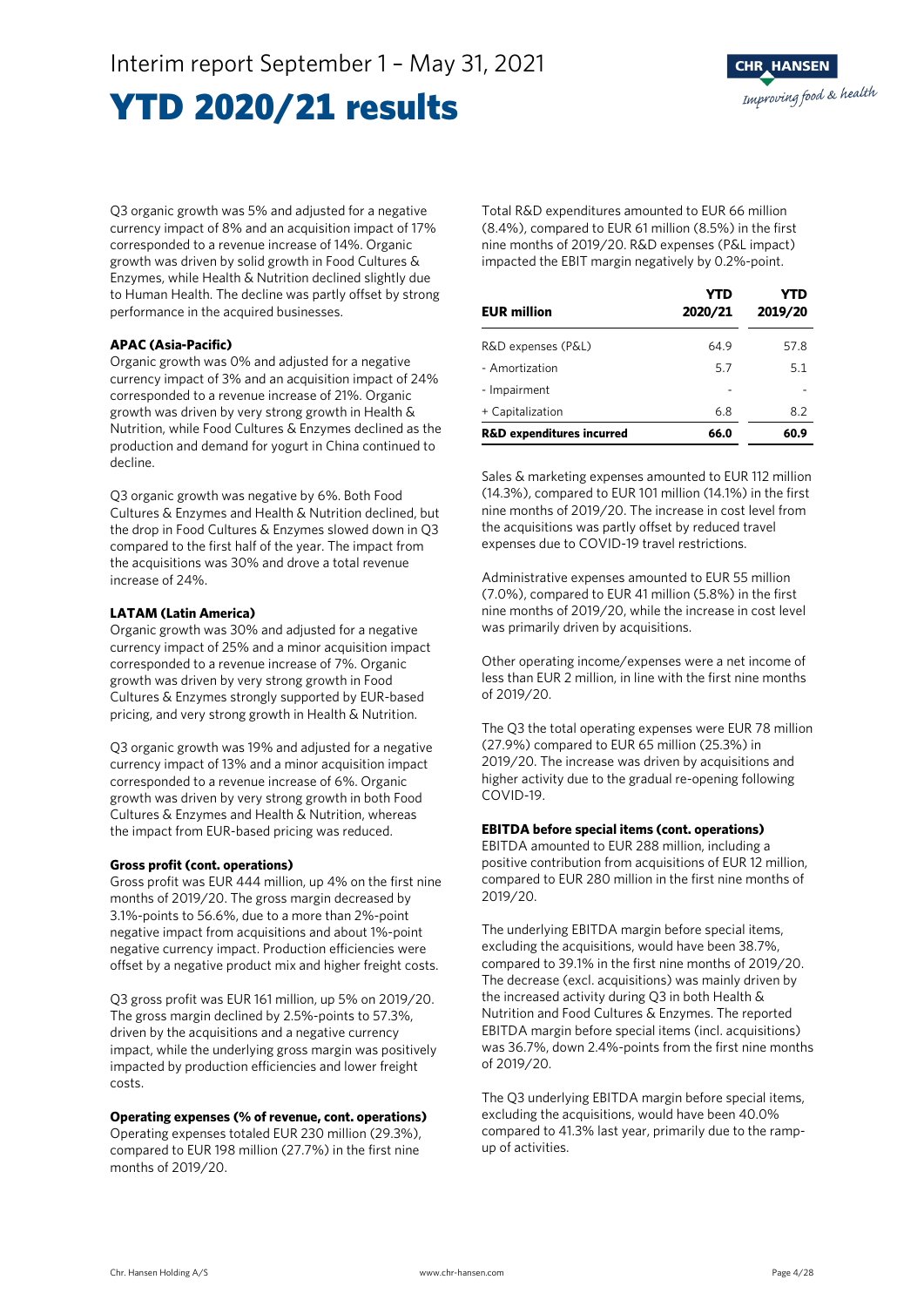### **EBIT margin b.s.i** – YTD



#### **Operating profit (EBIT) before special items (cont. operations)**

EBIT before special items amounted to EUR 214 million, including a negative impact from acquisitions of EUR 6 million, compared to EUR 229 million in the first nine months of 2019/20. The underlying EBIT margin before special items, excluding acquisitions, and including a negative currency impact of 1%-point, would have been 30.9%, down from 32.0% in the first nine months of 2019/20. The reported EBIT margin before special items (incl. acquisitions) was 27.3%.

The Q3 underlying EBIT margin before special items, excluding the acquisitions, and including a negative currency impact of around 0.5%-point, would have been 33.1% compared to 34.5% last year. The reported EBIT margin before special items (incl. acquisitions) was 29.3%.

#### **Special items (cont. operations)**

Special items were an expense of EUR 22 million compared to an expense of EUR 5 million in the first nine months of 2019/20, and the increase in expenses was primarily driven by costs in relation to the divestment of Natural Colors and the acquisition of Jennewein.

#### **Operating profit (EBIT, cont. operations)**

EBIT amounted to EUR 192 million, compared to EUR 224 million in the first nine months of 2019/20. The EBIT margin was 24.5%, compared to 31.3% in 2019/20. Adjusted for acquisitions, the EBIT margin would have been 27.9%.

#### **Net financials, share of JV and tax (cont. operations)**

Net financial expenses amounted to EUR 16 million, compared to EUR 9 million in the first nine months of 2019/20. Net interest expenses were EUR 17 million, up from EUR 10 million in the first nine months of 2019/20, the increase being due to the higher net debt.

The net impact from exchange rate adjustments was positive at EUR 1 million, in line with the first nine months of 2019/20.

The Bacthera JV produced a EUR 5 million loss to Chr. Hansen, compared to a loss of EUR 3 million in the first nine months of 2019/20.

Income taxes amounted to EUR 39 million, equivalent to an effective tax rate of 23.0%, compared to EUR 48 million and 22.6%, respectively, in the first nine months of 2019/20.

#### **Profit for the period from continuing operations**

Profit from continuing operations for the year decreased to EUR 132 million from EUR 164 million in the first nine months of 2019/20. The Q3 profit from continuing operations was EUR 50 million, compared to EUR 64 million last year.

#### **Profit from discontinued operations**

Profit from the divested business of Natural Colors amounted to EUR 644 million, compared to EUR 15 million in the first nine months of 2019/20. The increase was due to the gain on the the divestment of Natural Colors of EUR 636 million recognized in Q3.

#### **Profit for the period**

Profit for the period increased to EUR 776 million from EUR 179 million in the first nine months of 2019/20. The increase was due to the gain on the divestment of Natural Colors.

The Q3 profit was EUR 682 million compared to EUR 70 million last year.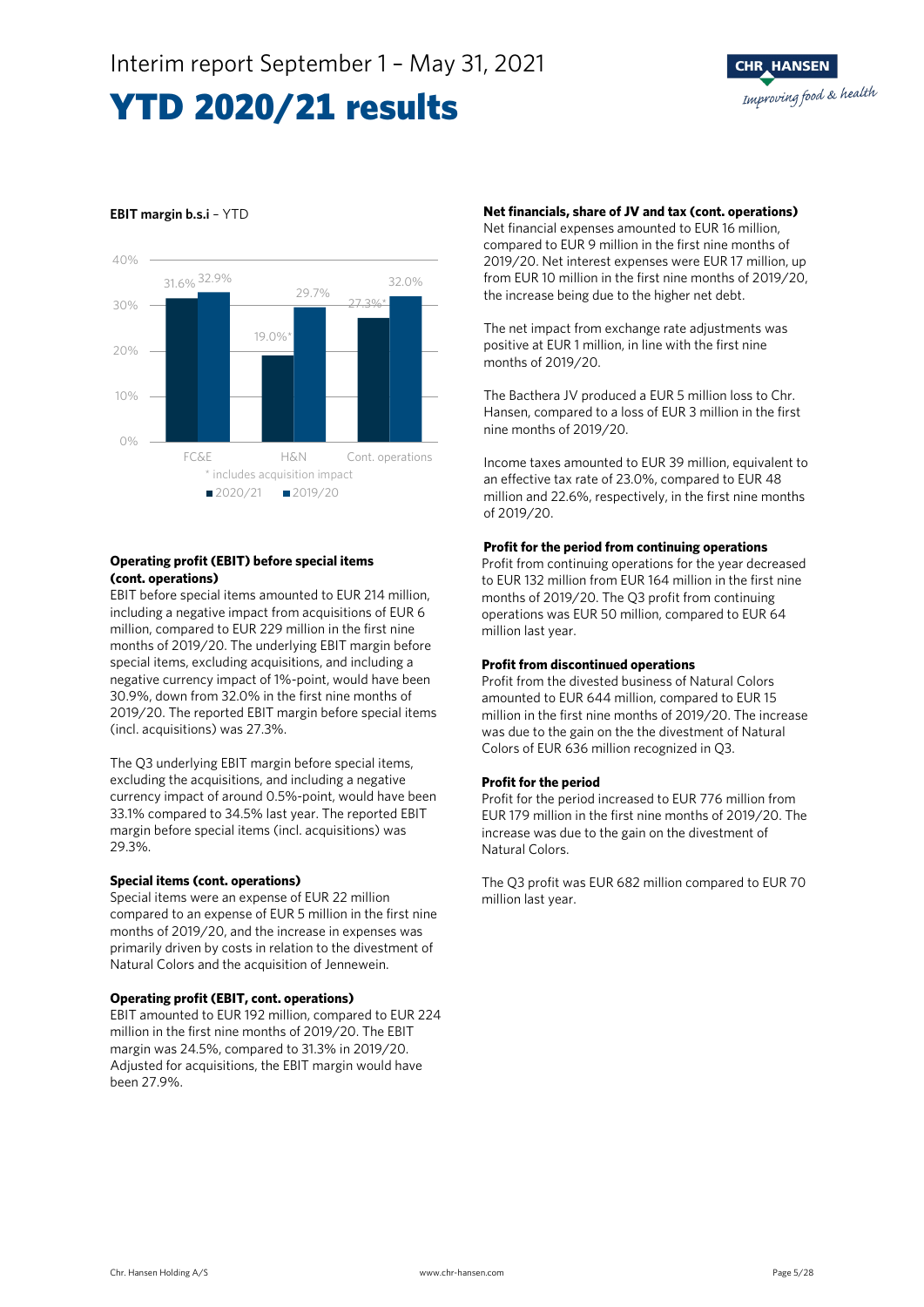

### **Cash flow (cont. operations)** – YTD



#### **Cash flow (Group)**

Cash flow from operating activities was EUR 176 million (of which an EUR 193 million was from continuing operations, while discontinued operations resulted in an outflow of EUR 17 million), compared to EUR 223 million in the first nine months of 2019/20 (of which EUR 206 million was from continuing operations). The decrease was driven by higher working capital, partly offset by acquisition-related tax benefits resulting in lower taxes paid and higher non-cash adjustments due to depreciation and amortization charges.

Cash flow used for operational investing activities was EUR 100 million (of which EUR 95 million, or 12% of revenue, was from continuing operations), compared to EUR 80 million in the first nine months of 2019/20 (of which EUR 68 million or 9% of revenue, was from continuing operations). The increase in spending was driven by the acquisition of the Kalundborg site for HMO production.

Free cash flow before special items, acquisitions and divestments was EUR 107 million (of which EUR 120 million was from continuing operations, while discontinued operations resulted in an outflow of EUR 13 million), compared to EUR 147 million in the first nine months of 2019/20 (of which EUR 144 million was from continuing operations).

Investments and loans to associates was EUR 15 million compared to EUR 11 million in the first nine months of 2019/20, and represented investments in the Bacthera JV.

### **Assets (Group)**

On May 31, 2021, total assets amounted to EUR 3,067 million, compared to EUR 2,267 million a year earlier. The increase was mainly due to the acquisitions of UAS Laboratories and Jennewein, and investments in the

microbial production platform, partly offset by divestment of the Natural Colors business.

Total non-current assets amounted to EUR 2,645 million, compared to EUR 1,792 million a year earlier. Goodwill and intangible assets increased by EUR 756 million, while property, plant and equipment increased by EUR 91 million.

Total current assets amounted to EUR 422 million, compared to EUR 476 million on May 31, 2020.

#### **Net working capital (Group)**

Net working capital was EUR 227 million, compared to EUR 253 million in the first nine months of 2019/20 (of which EUR 190 million was from continuing operations). The change in net working capital was mainly driven by acquisitions of UAS Laboratories and Jennewein and divestment of the Natural Colors business. Inventories from continuing operations increased by EUR 18 million, or 15%, trade receivables increased by EUR 24 million, or 17%, and trade payables increased by EUR 5 million, or 10%.

#### **Equity (Group)**

Total equity amounted to EUR 1,548 million on May 31, 2021, compared to EUR 841 million a year earlier. Following the divestment of Natural Colors, Chr. Hansen paid out an extraordinary dividend of EUR 116 million, equal to a normalized ordinary dividend for 2019/20.

### **Net debt (Group)**

Net interest-bearing debt amounted to EUR 951 million, or 2.3x EBITDA, compared to EUR 902 million, or 2.1x EBITDA, on May 31, 2020.

#### **Return on invested capital (ROIC, Cont. operations)**

The return on invested capital excluding goodwill was 23.7%, compared to 34.0% in the first nine months of 2019/20. The decrease was driven by the acquisitions of UAS Laboratories and Jennewein. Invested capital excluding goodwill from continuing operations increased to EUR 1,310 million, compared to EUR 951 million on May 31, 2020.

The return on invested capital including goodwill was 11.1%, compared to 17.8% in the first nine months of 2019/20. Invested capital including goodwill from continuing operations increased to EUR 2,794 million, compared to EUR 1,812 million on May 31, 2020.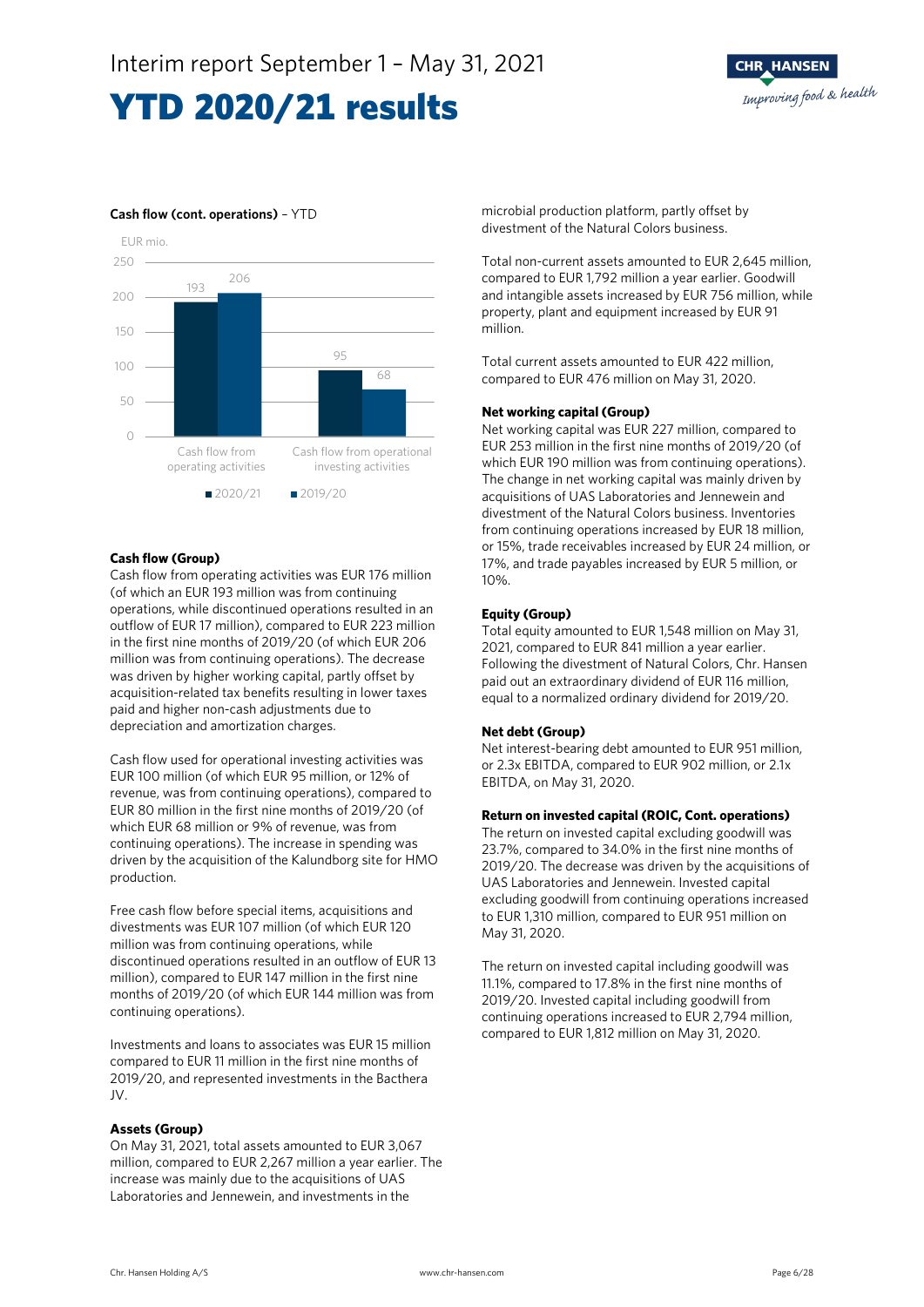### **Food Cultures & Enzymes**

| <b>EUR million</b>      | Q3<br>2020/21 | Q3<br>2019/20 | <b>YTD</b><br>2020/21 | <b>YTD</b><br>2019/20 |
|-------------------------|---------------|---------------|-----------------------|-----------------------|
| Revenue                 | 180.6         | 181.2         | 514.6                 | 519.8                 |
| Organic growth          | 5%            | 8%            | 7%                    | 5%                    |
| EBITDA                  | 71.6          | 74.5          | 201.4                 | 206.1                 |
| EBITDA margin           | 39.7%         | 41.1%         | 39.1%                 | 39.7%                 |
| EBIT                    | 59.6          | 62.3          | 162.6                 | 171.1                 |
| EBIT margin             | 33.0%         | 34.4%         | 31.6%                 | 32.9%                 |
| ROIC excluding goodwill |               |               | 34.6%                 | 38.9%                 |

#### **Revenue**

Organic growth in the first nine moths of 2020/21 was 7% and adjusted for a negative currency impact of 8% corresponded to a reported revenue decrease of 1%. Organic growth comprised 2% from volume/mix and 5% from price increases in local currencies. The price increases were primarily achieved by using EUR-based pricing in most emerging market countries.

Organic growth was primarily driven by strong growth in cheese and enzymes as well as very strong growth in meat, while fermented milk delivered good growth and probiotics declined. In cheese and enzymes, growth was driven by continued good momentum in CHY-MAX® Supreme and NOLA® Fit as well as positive market developments in North America.

The output of fermented milk (both chilled and ambient temperature) in China remained lower compared to the same period last year. Fermented milk output in Latin America was also down.

Bioprotective cultures delivered solid organic growth driven by meat, while fermented plant bases delivered strong growth, albeit from a low base. Customer interest in both bioprotection and fermented plant bases remains very strong.

Q3 organic growth was 5% and adjusted for a negative currency impact of 5% corresponded to a reported revenue decrease of 0%. Organic growth comprised 2% from volume/mix in line with Q2 while 3% came from price increases.The impact from EUR-based pricing was signigficantly below that of first half of the year.

Organic growth was primarily driven by very strong growth in meat cultures and solid growth in cheese. Fermented milk delivered good growth and at a higher level than in the first half of the year partly due to a reduced negative impact from China. Enzymes delivered good growth, but at a lower level than in the first half, while Probiotics declined.

Bioprotection delivered strong organic growth, Fermented plant bases produced very strong organic growth.

### **EBITDA**

EBITDA amounted to EUR 201 million, compared to EUR 206 million in the first nine months of 2019/20. The EBITDA margin was 39.1%, down from from 39.7% in 2019/20. Scalability and reduced travel activity were more than offset by increased freight costs in production and an unfavorable product mix.

The Q3 EBITDA margin was 39.7%, down from 41.1% last year primarily due to ramp-up of activities as the world re-opens and a negative currency impact.

### **EBIT**

EBIT amounted to EUR 163 million, compared to EUR 171 million in the first nine months of 2019/20. The EBIT margin was 31.6%, down from 32.9% last year. The decrease was primarily due to a negative currency impact.

The Q3 EBIT margin was 33.0%, down from 34.4% last year, primarily due to ramp-up of activities as the world re-opens and a negative currency impact.

### **ROIC excluding goodwill**

Return on invested capital excluding goodwill was 34.6%, compared to 38.9% in the first nine months of 2019/20. The decrease was primarily due to the increase in invested capital and the increase in depreciation charges. Invested capital excluding goodwill increased by EUR 45 million, or 7%, to EUR 655 million. The increase was mainly due to investments in production capacity.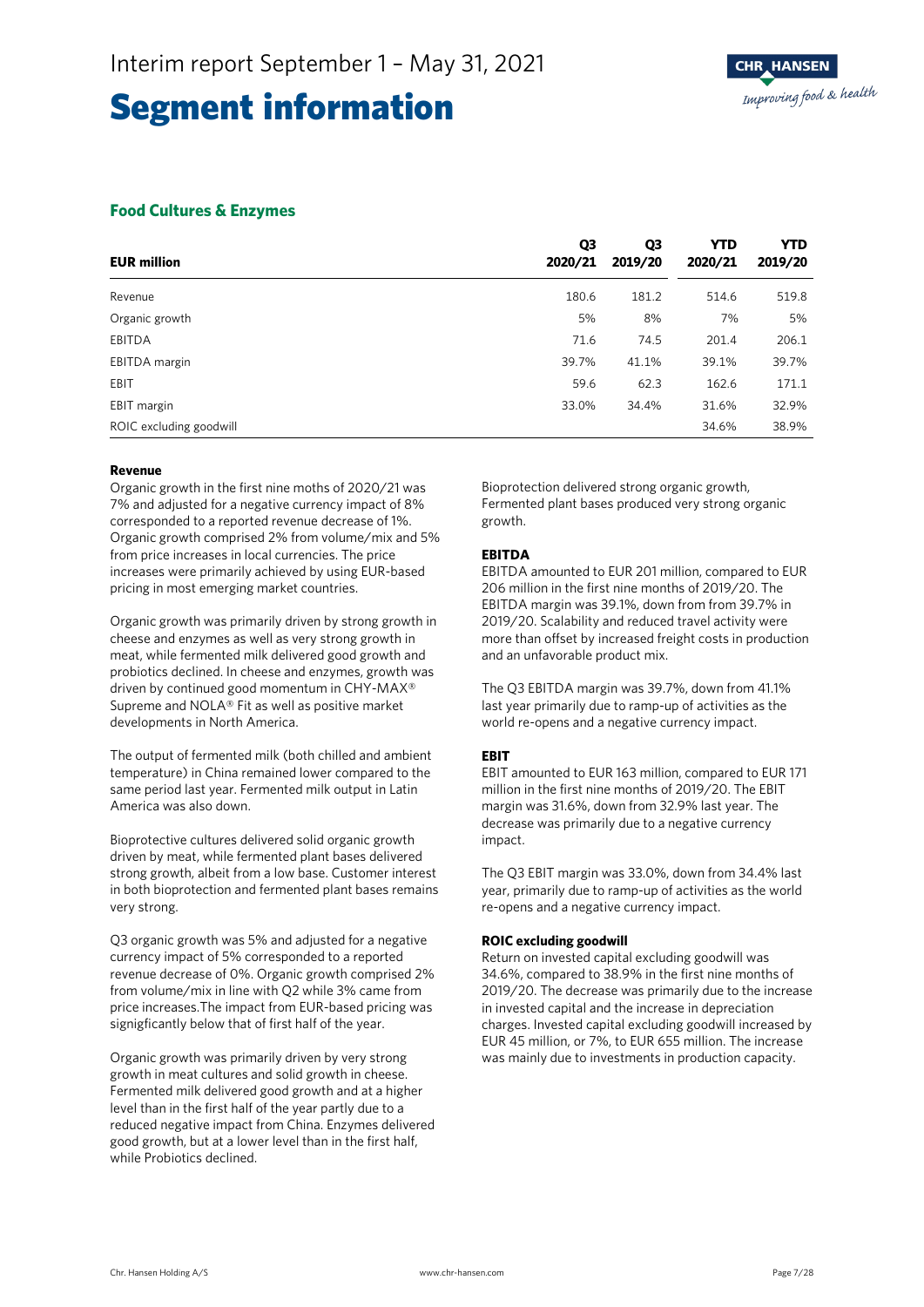### **Health & Nutrition**

| <b>EUR million</b>      | Q3<br>2020/21 | Q3<br>2019/20 | <b>YTD</b><br>2020/21 | <b>YTD</b><br>2019/20 |
|-------------------------|---------------|---------------|-----------------------|-----------------------|
| Revenue                 | 100.0         | 74.9          | 269.5                 | 195.9                 |
| Organic growth          | 0%            | 12%           | 9%                    | 6%                    |
| <b>EBITDA</b>           | 35.0          | 31.2          | 86.1                  | 73.5                  |
| EBITDA margin           | 35.0%         | 41.7%         | 32.0%                 | 37.5%                 |
| EBIT                    | 22.8          | 26.0          | 51.3                  | 58.1                  |
| EBIT margin             | 22.7%         | 34.7%         | 19.0%                 | 29.7%                 |
| ROIC excluding goodwill |               |               | 12.0%                 | 24.3%                 |

#### **Revenue**

Organic growth in the first nine months of 2020/21 was 9%, and adjusted for an acquisition impact of 36% and a negative currency impact of 7% corresponded to a revenue increase of 38%. Organic growth was driven by volume/mix. Human Health delivered good organic growth, while Animal Health and Plant Health delivered very strong growth.

Organic growth in Human Health was heavily impacted by developments in Q3, which was up against a very demanding comparable from last year due to COVID-19 and inventory adjustments in North America and other regions. The modest organic growth in Human Health was in part offset by good performance in the acquired probiotics business.

Animal Health delivered very strong growth in Cattle and very strong growth in Poultry & Swine. Dairy farmer economics and beef prices in North America were relatively stable during the first nine months of 2020/21 and supported the continued uptake of Bovamine®. Growth in Poultry & Swine was driven by a good uptake of GalliPro® FIT in several markets and increased demand for probiotics for swine in China.

Plant Health delivered very strong growth and was primarily driven by sales of Quartzo® and Presence® in Latin America.

Q3 organic growth was 0%, and adjusted for an acquisition impact of 38% and a negative currency impact of 4% corresponded to a revenue increase of 34%. Organic growth was driven by volume/mix. HSO was included in organic growth from Q3. Human Health showed negative organic growth due to the impact of COVID-19 lock-downs last year and, mainly in North America, from inventory adjustments, which was partly offset in absolute growth due to a strong performance by the acquired probiotics business. Animal Health delivered solid growth, supported by strong momentum in Cattle and good growth in Poultry & Swine. Plant Health delivered very strong growth.

### **EBITDA**

EBITDA amounted to EUR 86 million, up from EUR 74 million in the first nine months of 2019/20, including a positive contribution from acquisitions of EUR 12 million (driven by UAS Labs). Excluding acquisitions, the EBITDA margin would have been 37.7% compared to 37.5% in the first nine months of 2019/20. The increase (excl. acquisitions) was driven by lower activity levels incl. reduced travel activities, partly offset by increased freight costs and currency. The reported EBITDA margin (incl. acquisitions) was 32.0%.

The reported Q3 EBITDA margin was 35.0% and excluding acquisitions the EBITDA margin would have been 41.1% compared to 41.7% last year.

### **EBIT**

EBIT amounted to EUR 51 million, down from EUR 58 million in the first nine months of 2019/20, including a negative impact from acquisitions of EUR 6 million (driven by HMO). Excluding acquisitions, the EBIT margin would have been 29.2% including a negative currency impact of approximately 2%-points, compared to 29.7% in the first nine months of 2019/20. The positive development net of currency was driven by the same drivers as for EBITDA. The reported EBIT margin (incl. acquisitions) was 19.0%.

The reported Q3 EBIT margin was 22.7% and excluding the acquisitions the EBIT margin would have been 33.2% compared to 34.7% last year. The decrease was mainly driven by ramp-up of activities as the world re-opens and a negative currency impact.

### **ROIC excluding goodwill**

The return on invested capital excluding goodwill was 12.0%, compared to 24.3% in the first nine months of 2019/20, and the decline was driven by the impact acquisitions had on invested capital. Invested capital excluding goodwill increased by EUR 301 million, from EUR 341 million to EUR 642 million.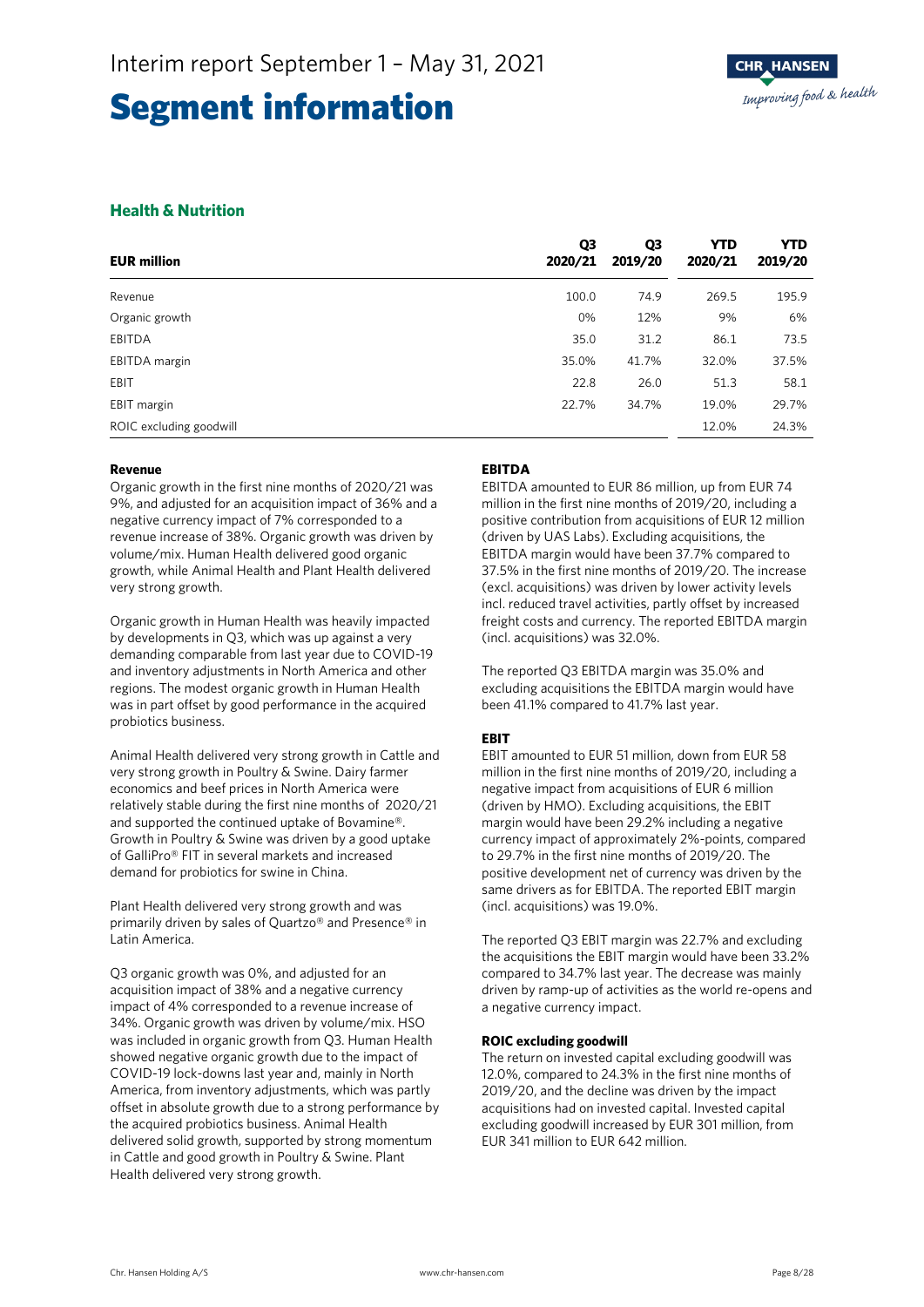### Outlook for 2020/21

#### **Assumptions**

The outlook is based on constant currencies and assumes no further acquisitions. The outlook is also based on the current political and economic environment. The depth and duration of a potential global recession, or other negative macroeconomic events triggered by COVID-19 may affect demand negatively in the medium term, especially in emerging markets, and a combination of quarantine measures and recession may change consumption patterns between eating out, on-the-go and in-home. The quarantine measures and travel restrictions during the pandemic have made it more difficult to visit customers to advance projects with new innovative solutions, a very important growth driver for Chr. Hansen, and this could slow the progress of the commercial project pipeline in the medium term. The impacts of COVID-19 are continuously being monitored and evaluated for their short- and medium-term effects. Any deterioration in the political and economic climate might impact the outlook negatively. This includes, but is not limited to, the economic climate in several emerging markets, such as China, Turkey, Brazil and Argentina; the overall situation in the Middle East, including any potential sanctions; a deterioration in global trading conditions; and negative consequences of Brexit.

#### **Organic revenue growth**

For 2020/21, organic revenue growth is expected to be 6-8% driven by Food Cultures & Enzymes which is expected to significantly outgrow the end-market, supported by a positive impact from EUR pricing. Organic growth in Health & Nutrition will be driven by Animal Health & Plant Health. Organic growth in Human Health is expected to be negatively impacted by elevated inventory positions in the traditional sales channels for the probiotics market and limited access to certain raw materials.

#### **EBIT margin before special items (b.s.i.)**

EBIT margin b.s.i. is expected to be 27-28%. Relative to the EBIT margin b.s.i. for continuing operations of 33.7% delivered in 2019/20, the margin is expected to be impacted negatively by acquisitions, driven by Jennewein/HMO, (but the net portfolio changes remain accretive to the EBITDA margin) and currencies, primarily the USD. Additionally, the Company expects to return to more normalized travel activity, prioritizing important customer interactions, towards the end of 2020/21, and to continue investing for growth and innovation opportunities.

#### **Free cash flow**

Free cash flow before special items, acquisitions and divestments is expected to be EUR 140-160 million. Cash flows used for operational investing activities are expected to amount to EUR 150-160 million.

#### **Financial implications of portfolio changes**

In addition to the guidance parameters outlined above, the acquired businesses (which will have no material impact on organic growth), are still expected to contribute around EUR 100 million in revenue while the EBITDA contribution is now expected to be around EUR 15 million (previously around EUR 10 million).

Chr. Hansen still expects around EUR 20 million in special items on continuing operations related to the Natural Colors divestment.

#### **Dividend**

Following the divestment of Natural Colors, Chr. Hansen paid out an extraordinary dividend of EUR 116 million in the third quarter equal to a normalized ordinary dividend for 2019/20.

#### **Sensitivity**

Chr. Hansen is a global company serving more than 140 countries through subsidiaries in more than 30 countries.

The most significant currency exposure relates to USD, which accounts for 30-35% of revenue, while exposure to other currencies is more modest. A 5% decrease in the EUR/USD exchange rate would impact revenue measured in EUR negatively by EUR 15-20 million.

Organic revenue growth is sensitive to exchange rate fluctuations in currencies for which Chr. Hansen applies a EUR-based pricing model.

The EBIT margin is also sensitive to exchange rate fluctuations. Production in the US only partly offsets the impact on revenue from changes in the EUR/USD exchange rate. Therefore, the relative EBIT exposure is higher than the revenue exposure. A 5% decrease in the EUR/USD exchange rate would impact EBIT negatively by roughly two thirds of the revenue impact.

The sensitivity to currency developments also applies to the free cash flow.

The use of currency hedging of balance sheet exposures and future cash flows is described in note 4.3 to the Consolidated Financial Statements 2019/20.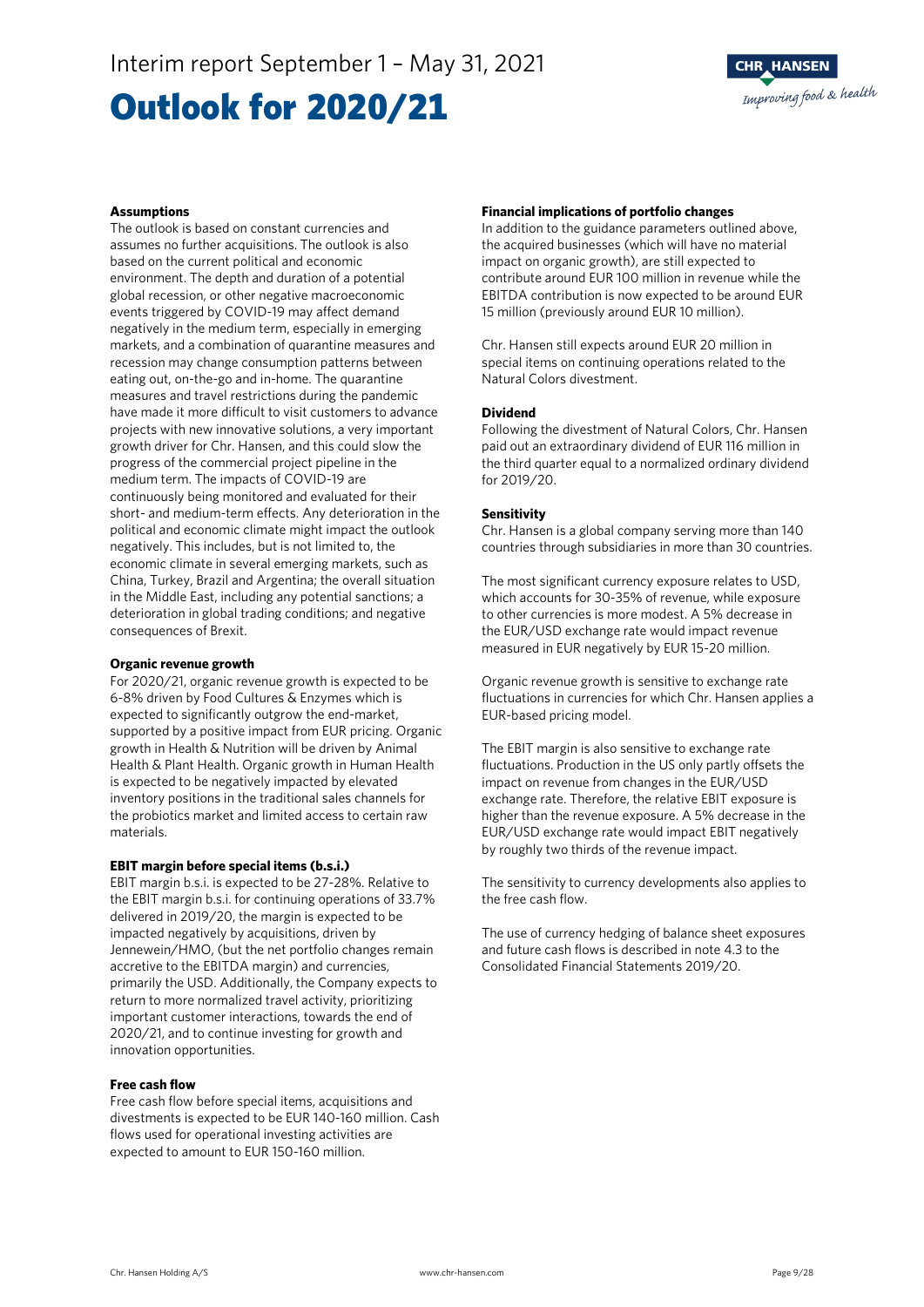### **Additional information**



#### **Conference call**

Chr. Hansen will host a conference call on July 8, 2021 at 10:00 am CET. The conference call can be accessed via the Company's website, [www.chr-hansen.com.](http://www.chr-hansen.com/)

For further information, please contact:

#### Anders Mohr Christensen, VP Strategy & IR

+45 25 15 23 64

#### Annika Stern, Senior IR Officer

+45 23 99 23 82

#### **Financial calendar 2020/21**

October 14, 2021 Annual Report 2020/21 November 24, 2021 Annual General Meeting 2021

#### **Company information**

Chr. Hansen Holding A/S Bøge Allé 10-12 2970 Hørsholm Denmark Tel. +45 45 74 74 74 www.chr-hansen.com Company reg. no.: 28318677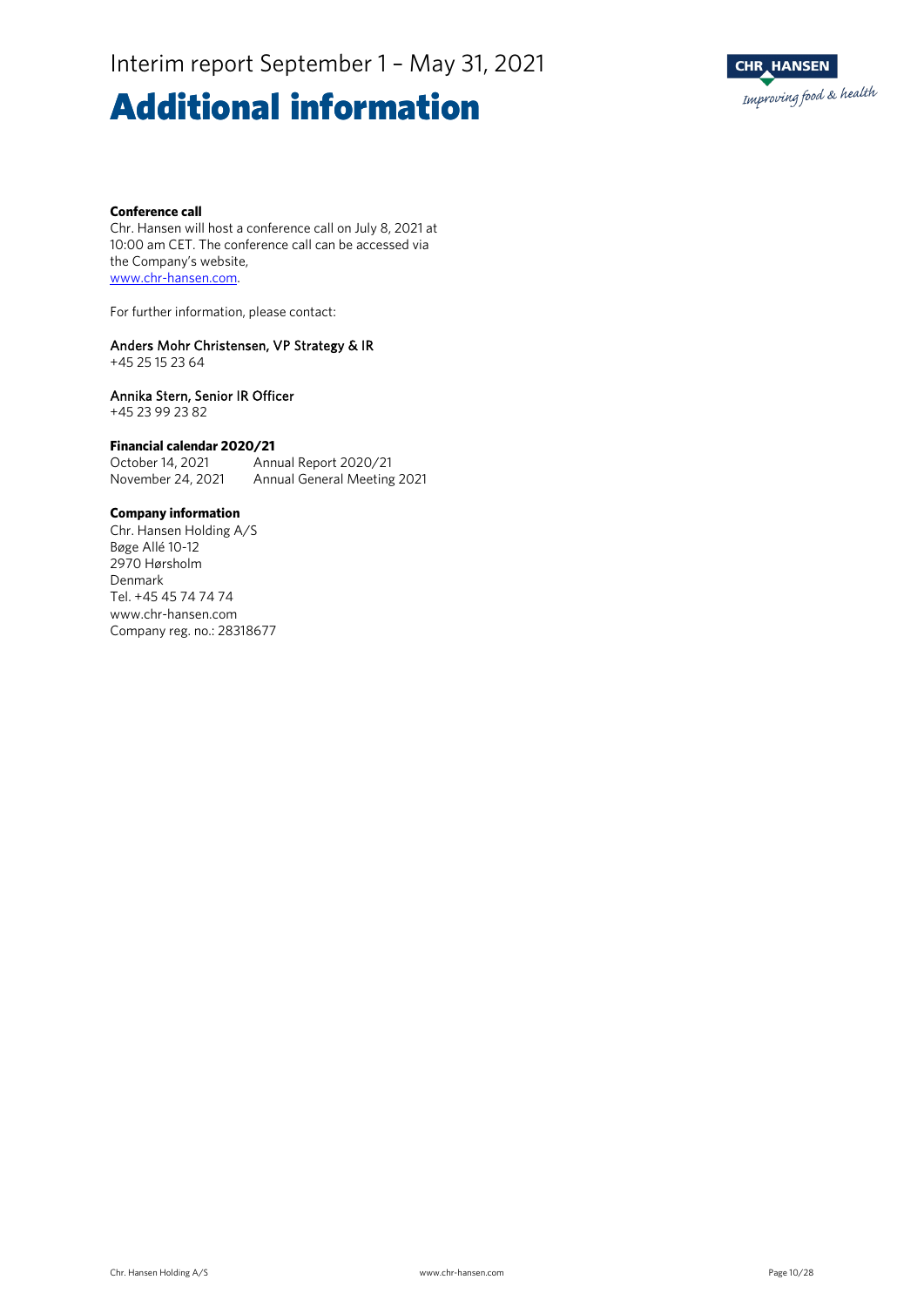### Additional information



#### **Forward-looking statements**

This report contains forward-looking statements that reflect management's current views with respect to certain future events and potential financial performance. Forward-looking statements are other than statements of historical facts. The words "believe," "expect," "anticipate," "intend," "estimate," "outlook," "will," "may," "continue," "should" and similar expressions identify forward-looking statements.

Forward-looking statements include statements regarding: objectives, goals, strategies, outlook and growth prospects; future plans, events or performance and potential for future growth; liquidity, capital resources and capital expenditures; economic outlook and industry trends; developments of the Company's markets; the impact of regulatory initiatives; and the strength of competitors. The forward-looking statements in this report are based upon various assumptions, many of which are based, in turn, upon further assumptions, including without limitation, management's examination of historical operating trends, data contained in records and other data available from third parties.

Although the Company believes that these assumptions were reasonable when made, these assumptions are inherently subject to significant known and unknown risks, uncertainties, contingencies and other important factors which are difficult or impossible to predict and may be beyond our control. Such risks, uncertainties, contingencies and other important factors could cause the actual results of the Company or the industry to differ materially from those results expressed or implied in this report by such forward-looking statements.

The information, opinions and forward-looking statements contained in this report speak only as at the date of this report, and are subject to change without notice. The Company and its respective agents, employees or advisors do not intend to, and expressly disclaim any duty, undertaking or obligation to, make or disseminate any supplement, amendment, update or revision to any of the information, opinions or forward-looking statements contained in this report to reflect any change in events, conditions or circumstances beyond what is required by applicable law or applicable stock exchange rules and regulations.

### **About Chr. Hansen**

Chr. Hansen is a global, differentiated bioscience company that develops natural ingredient solutions for the food, nutritional, pharmaceutical and agricultural industries. At Chr. Hansen we are uniquely positioned to drive positive change through microbial solutions. We have worked for over 145 years to enable sustainable agriculture, cleaner labels and healthier living for more people around the world. Our microbial and fermentation technology platforms, including our broad and relevant collection of around 40,000 microbial strains, have game-changing potential. Matching customer needs and global trends we continue to unlock the power of good bacteria to respond to global challenges such as food waste, global health and the overuse of antibiotics and pesticides. As the world's most sustainable food ingredients company, we touch the lives of more than 1 billion people every day. Driven by our legacy of innovation and curiosity to pioneer science, our purpose – To grow a better world. Naturally. – is at the heart of everything we do.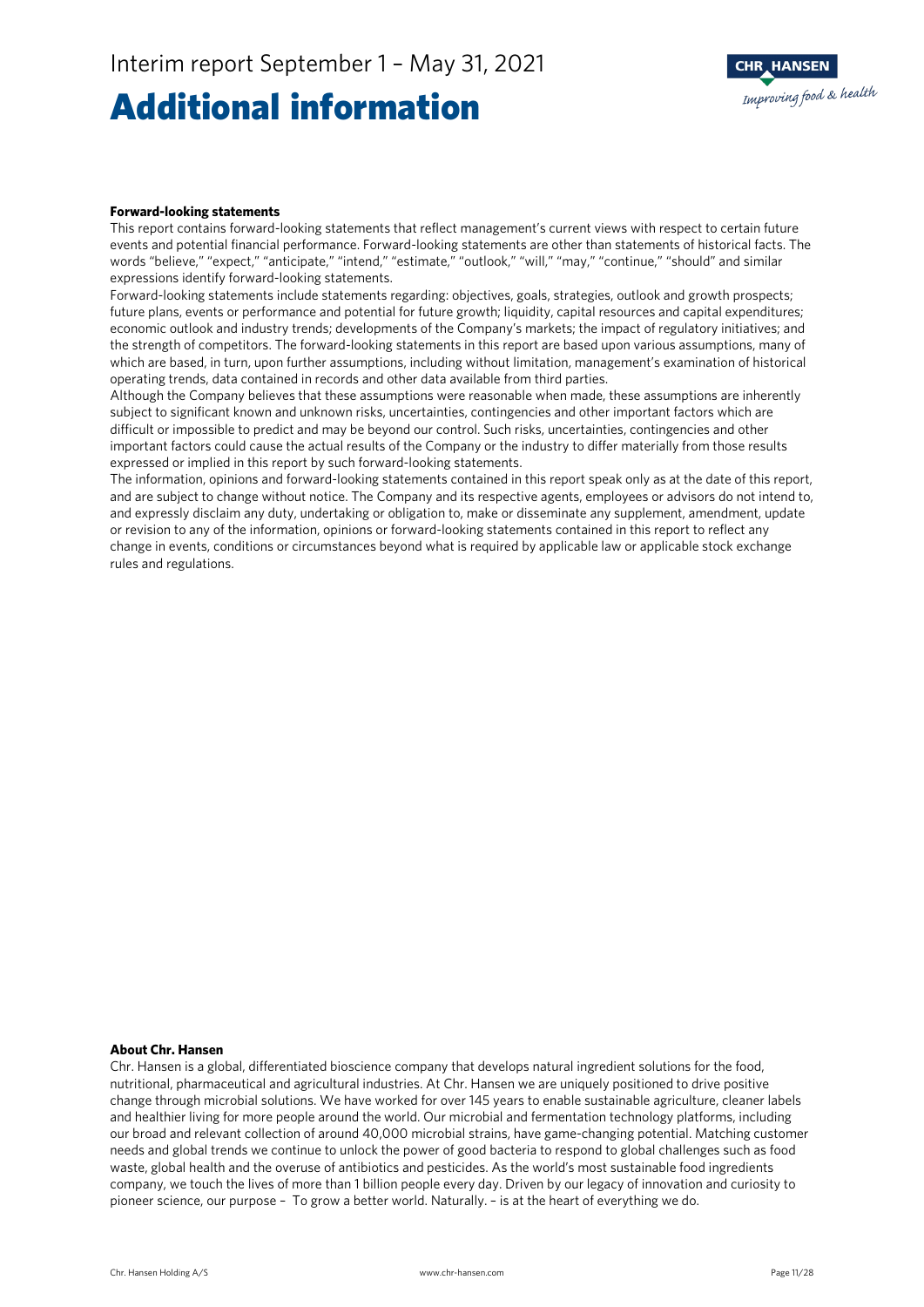

### Statement of the Board of Directors and Executive Board

Today, the Board of Directors and Executive Board have considered and approved the interim report for Chr. Hansen Holding A/S for the period September 1, 2020 to May 31, 2021. The interim report has not been audited or reviewed by the Company's independent auditors.

The unaudited interim report has been prepared in accordance with International Financial Reporting Standards and IAS 34 as adopted by the EU, and additional Danish regulations.

In our opinion, the accounting policies used are appropriate and the overall presentation of the interim report is adequate. Furthermore, the interim report gives a true and fair view of the Group's assets, liabilities and financial position at May 31, 2021, and of the results of the Group's operations and cash flow for the period September 1, 2020 to May 31, 2021.

We further consider that the Management's Review in the preceding pages includes a true and fair account of the development and performance of the Group, the results for the period and the financial position, together with a description of the principal risks and uncertainties that the Group faces, in accordance with Danish disclosure requirements for listed companies. Besides what has been disclosed in this report, no changes in the Group's most significant risks and uncertainties have occurred relative to what was disclosed in the Annual Report of Chr. Hansen Holding A/S for 2019/20.

### Hørsholm, July 8, 2021

#### Executive Board

| Mauricio Graber<br>President and CEO | Lise Mortensen<br><b>CFO</b>    | Thomas Schäfer<br><b>CSO</b> |                |
|--------------------------------------|---------------------------------|------------------------------|----------------|
| <b>Board of Directors</b>            |                                 |                              |                |
| Dominique Reiniche<br>Chair          | Jesper Brandgaard<br>Vice Chair | Luis Cantarell               | Lisbeth Grubov |
| Charlotte Hemmingsen                 | Lise Kaae                       | Heidi Kleinbach-Sauter       | Kevin Lane     |
| Per Poulsen                          | Kim Ib Sørensen                 | Lillie Li Valeur             | Mark Wilson    |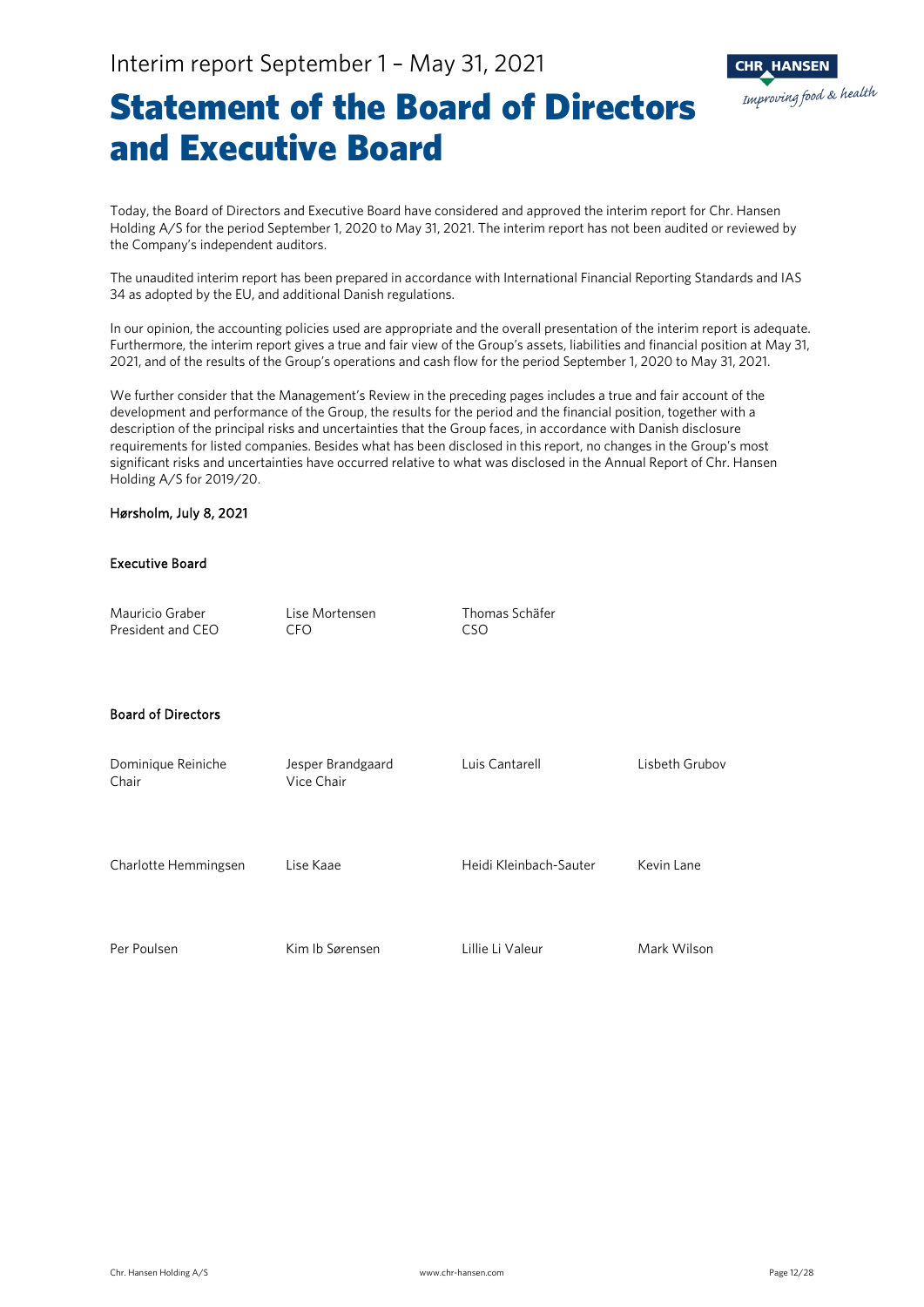### Income statement

| <b>EUR</b> million                                     | Q <sub>3</sub><br>2020/21 | Q <sub>3</sub><br>2019/20 | <b>YTD</b><br>2020/21 | <b>YTD</b><br>2019/20 |
|--------------------------------------------------------|---------------------------|---------------------------|-----------------------|-----------------------|
| Revenue                                                | 280.6                     | 256.1                     | 784.1                 | 715.7                 |
| Cost of sales                                          | (119.9)                   | (102.9)                   | (340.1)               | (288.4)               |
| <b>Gross profit</b>                                    | 160.7                     | 153.2                     | 444.0                 | 427.3                 |
| Research and development expenses                      | (22.7)                    | (19.6)                    | (64.9)                | (57.8)                |
| Sales and marketing expenses                           | (38.3)                    | (31.8)                    | (112.2)               | (100.6)               |
| Administrative expenses                                | (18.5)                    | (13.8)                    | (54.7)                | (41.3)                |
| Other operating income                                 | 2.6                       | 0.2                       | 3.7                   | 1.8                   |
| Other operating expenses                               | (1.4)                     | 0.1                       | (2.0)                 | (0.2)                 |
| <b>Operating profit before special items</b>           | 82.4                      | 88.3                      | 213.9                 | 229.2                 |
| Special items                                          | (11.2)                    | (2.9)                     | (21.8)                | (5.1)                 |
| <b>Operating profit (EBIT)</b>                         | 71.2                      | 85.4                      | 192.1                 | 224.1                 |
| Net financial expenses                                 | (5.1)                     | (1.3)                     | (16.1)                | (9.1)                 |
| Share of loss of joint ventures                        | (1.8)                     | (1.4)                     | (4.9)                 | (3.2)                 |
| <b>Profit before tax</b>                               | 64.3                      | 82.7                      | 171.1                 | 211.8                 |
| Income taxes                                           | (14.8)                    | (19.1)                    | (39.4)                | (47.8)                |
| <b>Profit from continuing operations</b>               | 49.5                      | 63.6                      | 131.7                 | 164.0                 |
| Profit from discontinued operations                    | 632.1                     | 6.4                       | 644.3                 | 14.8                  |
| Profit for the period                                  | 681.6                     | 70.0                      | 776.0                 | 178.8                 |
| <b>Earnings per share, EUR</b>                         |                           |                           |                       |                       |
| Earnings per share                                     | 5.17                      | 0.52                      | 5.89                  | 1.35                  |
| Earnings per share, diluted                            | 5.16                      | 0.53                      | 5.88                  | 1.35                  |
| Earnings per share from continuing operations          | 0.38                      | 0.48                      | 1.00                  | 1.24                  |
| Earnings per share from continuing operations, diluted | 0.38                      | 0.48                      | 1.00                  | 1.24                  |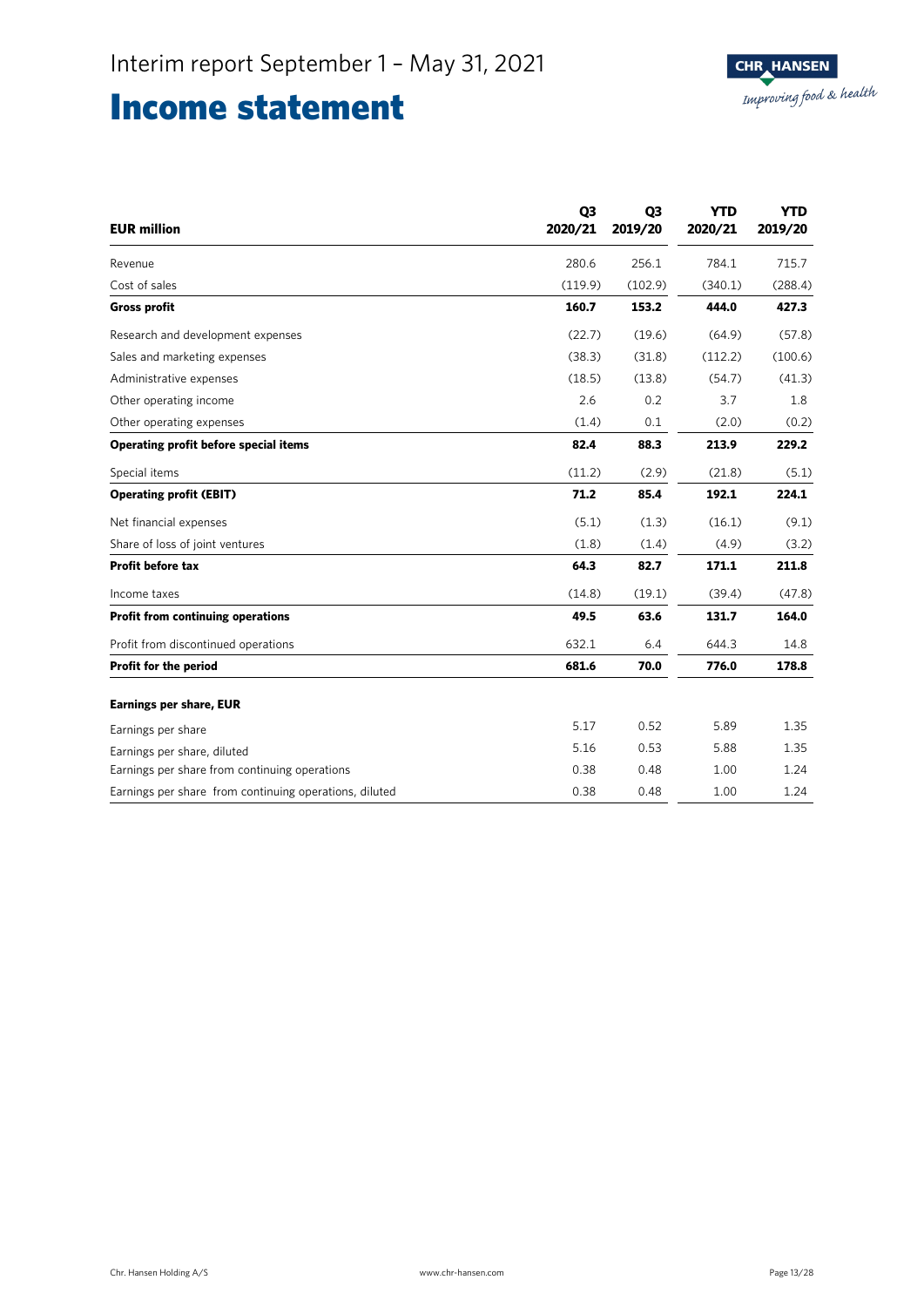

## Statement of comprehensive income

| <b>EUR million</b>                                                                                       | Q <sub>3</sub><br>2020/21 | Q3<br>2019/20 | YTD<br>2020/21 | <b>YTD</b><br>2019/20 |
|----------------------------------------------------------------------------------------------------------|---------------------------|---------------|----------------|-----------------------|
| Profit for the period                                                                                    | 681.6                     | 70.0          | 776.0          | 178.8                 |
| Items that will not be reclassified subsequently to the income statement                                 |                           |               |                |                       |
| Remeasurements of defined benefits plans                                                                 | 0.6                       |               | 0.6            |                       |
| Items that will be reclassified subsequently to the income statement<br>when specific conditions are met |                           |               |                |                       |
| Currency translation of foreign Group companies                                                          | (1.7)                     | (11.9)        | (6.5)          | (14.5)                |
| Reclassification of foreign currency translation reserve                                                 |                           |               |                |                       |
| from sale of discontinued operations                                                                     | 1.0                       |               | 1.0            |                       |
| Fair value adjustments on cash flow hedges                                                               | 1.1                       | (1.0)         | 3.6            | (0.5)                 |
| Tax related to cash flow hedges                                                                          | (0.2)                     | 0.3           | (0.8)          | 0.3                   |
| Other comprehensive income for the period                                                                | 0.8                       | (12.6)        | (2.1)          | (14.7)                |
| Total comprehensive income for the period                                                                | 682.4                     | 57.4          | 773.9          | 164.1                 |
| Attributable to:                                                                                         |                           |               |                |                       |
| Shareholders of Chr. Hansen Holding A/S                                                                  | 682.4                     | 57.4          | 773.9          | 164.1                 |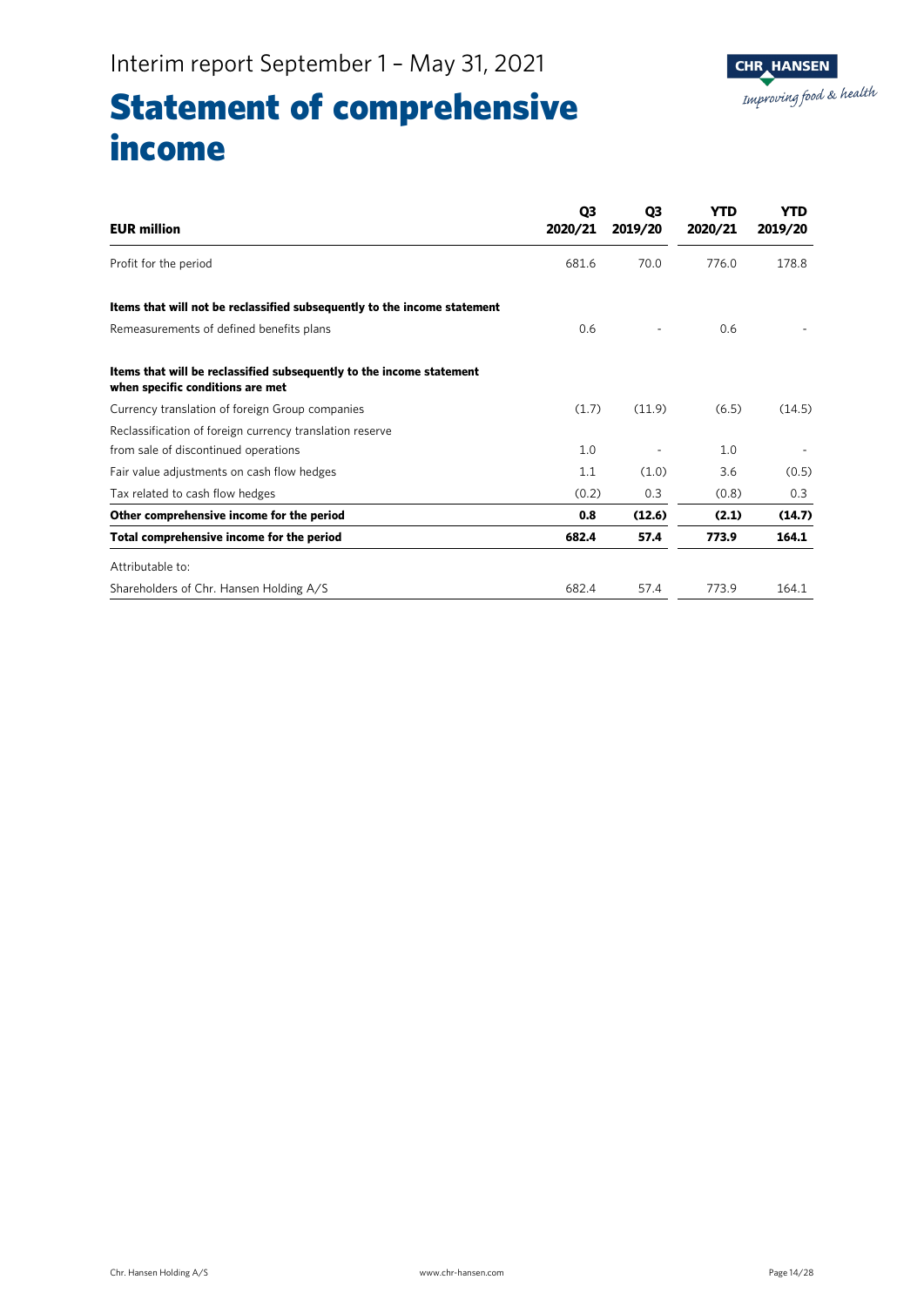### Cash flow statement

| <b>EUR million</b>                                                           | Q3<br>2020/21            | Q3<br>2019/20 | YTD<br>2020/21 | <b>YTD</b><br>2019/20 |
|------------------------------------------------------------------------------|--------------------------|---------------|----------------|-----------------------|
| Operating profit from continuing operations                                  | 71.2                     | 85.4          | 192.1          | 224.1                 |
| Non-cash adjustments                                                         | 25.6                     | 18.1          | 76.4           | 52.9                  |
| Change in working capital                                                    | 4.2                      | 26.5          | (46.2)         | (1.3)                 |
| Interest paid                                                                | (3.9)                    | (3.1)         | (15.6)         | (9.2)                 |
| Taxes paid                                                                   | (1.1)                    | (12.3)        | (13.7)         | (60.6)                |
| Cash flow from operating activities - continuing operations                  | 96.0                     | 114.6         | 193.0          | 205.9                 |
| Cash flow from operating activities - discontinued operations                | (7.4)                    | 13.9          | (17.2)         | 16.6                  |
| Cash flow from operating activities                                          | 88.6                     | 128.5         | 175.8          | 222.5                 |
| Investments in intangible assets                                             | (4.2)                    | (4.7)         | (13.0)         | (13.5)                |
| Investments in property, plant and equipment                                 | (18.0)                   | (18.4)        | (84.3)         | (54.0)                |
| Sale and lease back proceeds                                                 | $\overline{\phantom{a}}$ |               | 2.4            |                       |
| Cash flow from operational investing activities -<br>continuing operations   | (22.2)                   | (23.1)        | (94.9)         | (67.5)                |
| Cash flow from operational investing activities -<br>discontinued operations | (0.6)                    | (2.0)         | (5.1)          | (12.7)                |
| Cash flow from operational investing activities                              | (22.8)                   | (25.1)        | (100.0)        | (80.2)                |
| Acquisition of entities, net of cash acquired                                | 0.8                      | (119.4)       | (318.2)        | (119.4)               |
| Investments in joint ventures                                                | (2.3)                    |               | (7.4)          | (5.5)                 |
| Loan to joint ventures                                                       | (2.4)                    |               | (7.5)          | (5.1)                 |
| Cash flow from investing activities - continuing operations                  | (26.1)                   | (142.5)       | (428.0)        | (197.5)               |
| Cash flow from investing activities - discontinued operations                | 775.6                    | (2.0)         | 771.1          | (12.7)                |
| <b>Cash flow from investing activities</b>                                   | 749.5                    | (144.5)       | 343.1          | (210.2)               |
| Free cash flow                                                               | 838.1                    | (16.0)        | 518.9          | 12.3                  |
| <b>Borrowings</b>                                                            | 83.9                     | 100.8         | 644.2          | 326.6                 |
| Repayment of borrowings                                                      | (32.9)                   | (57.6)        | (302.1)        | (213.2)               |
| Purchase of treasury shares, net                                             |                          |               | (6.5)          |                       |
| Dividends paid                                                               | (115.8)                  |               | (115.8)        | (124.7)               |
| Cash flow from financing activities - continuing operations                  | (64.8)                   | 43.2          | 219.8          | (11.3)                |
| Cash flow from financing activities - discontinued operations                | (768.2)                  | (11.9)        | (753.9)        | (3.9)                 |
| <b>Cash flow from financing activities</b>                                   | (833.0)                  | 31.3          | (534.1)        | (15.2)                |
| Net cash flow for the period                                                 | 5.1                      | 15.3          | (15.2)         | (2.9)                 |
| Cash and cash equivalents, beginning of period                               | 75.8                     | 69.0          | 96.2           | 87.4                  |
| Unrealized exchange gains/(losses) included in cash and cash equivalents     | (0.9)                    | (2.4)         | (1.0)          | (2.6)                 |
| Net cash flow for the period                                                 | 5.1                      | 15.3          | (15.2)         | (2.9)                 |
| Cash and cash equivalents, end of period                                     | 80.0                     | 81.9          | 80.0           | 81.9                  |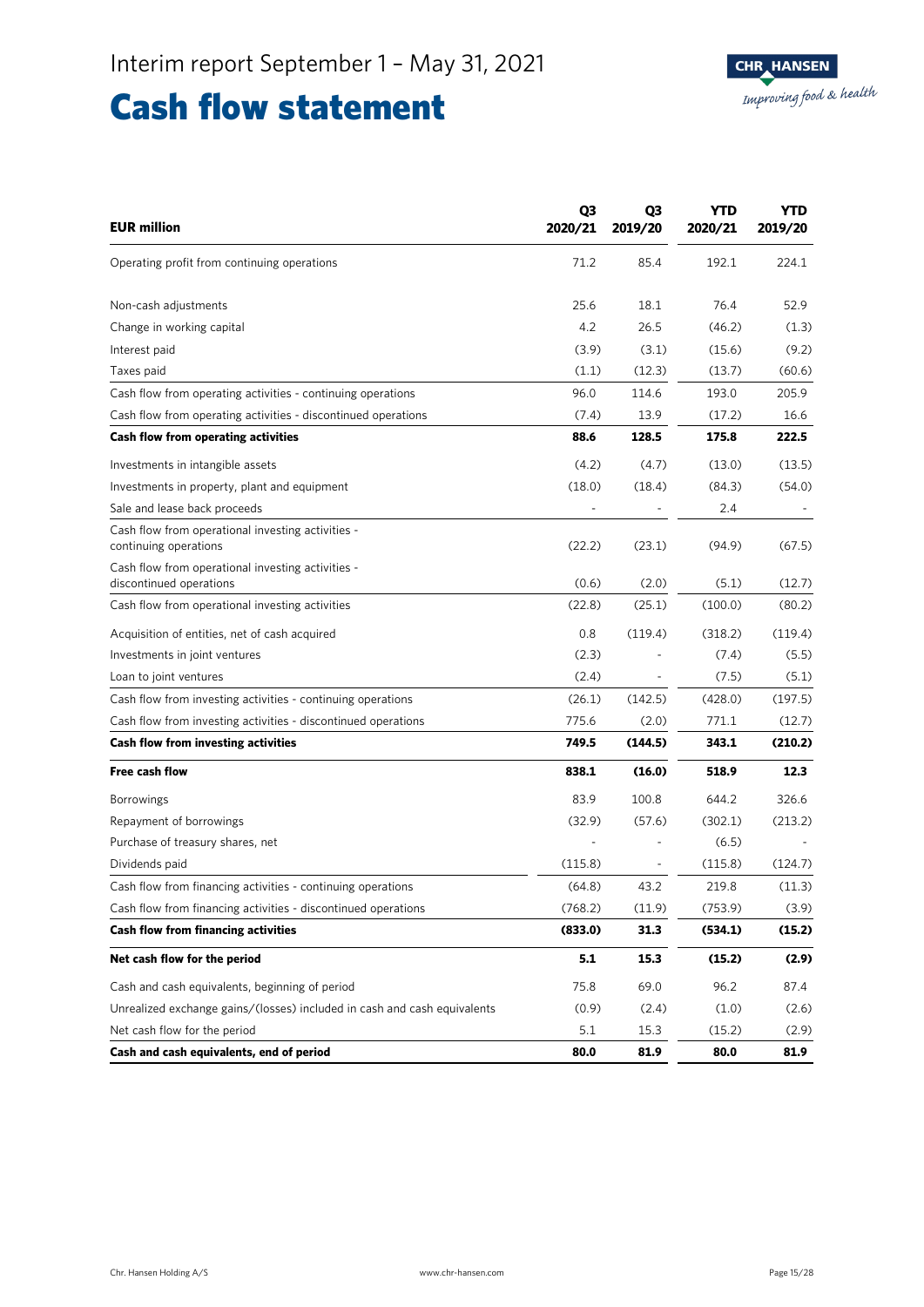### Balance sheet

| <b>EUR</b> million                 | May 31,<br>2021 | May 31,<br>2020 | Aug 31,<br>2020 |
|------------------------------------|-----------------|-----------------|-----------------|
| <b>ASSETS</b>                      |                 |                 |                 |
| <b>Non-current assets</b>          |                 |                 |                 |
| Goodwill                           | 1,484.0         | 861.0           | 1,249.1         |
| Other intangible assets            | 390.5           | 257.8           | 321.7           |
| Property, plant and equipment      | 740.8           | 650.0           | 654.8           |
| Investments in joint ventures      | 11.3            | 9.6             | 8.8             |
| Receivables from joint ventures    | 12.6            | 5.1             | 5.1             |
| Deferred tax                       | 5.3             | 8.0             | 7.0             |
| <b>Total non-current assets</b>    | 2,644.5         | 1,791.5         | 2,246.5         |
| <b>Current assets</b>              |                 |                 |                 |
| Inventories                        | 139.0           | 178.8           | 122.3           |
| Trade receivables                  | 162.2           | 176.0           | 145.1           |
| Tax receivables                    | 7.3             | 1.7             | 4.1             |
| Other receivables                  | 20.7            | 25.2            | 24.6            |
| Prepayments                        | 12.8            | 12.1            | 12.4            |
| Cash and cash equivalents          | 80.0            | 81.9            | 96.2            |
| <b>Total current assets</b>        | 422.0           | 475.7           | 404.7           |
| Assets classified as held for sale |                 |                 | 202.4           |
| <b>Total assets</b>                | 3,066.5         | 2,267.2         | 2,853.6         |

Ī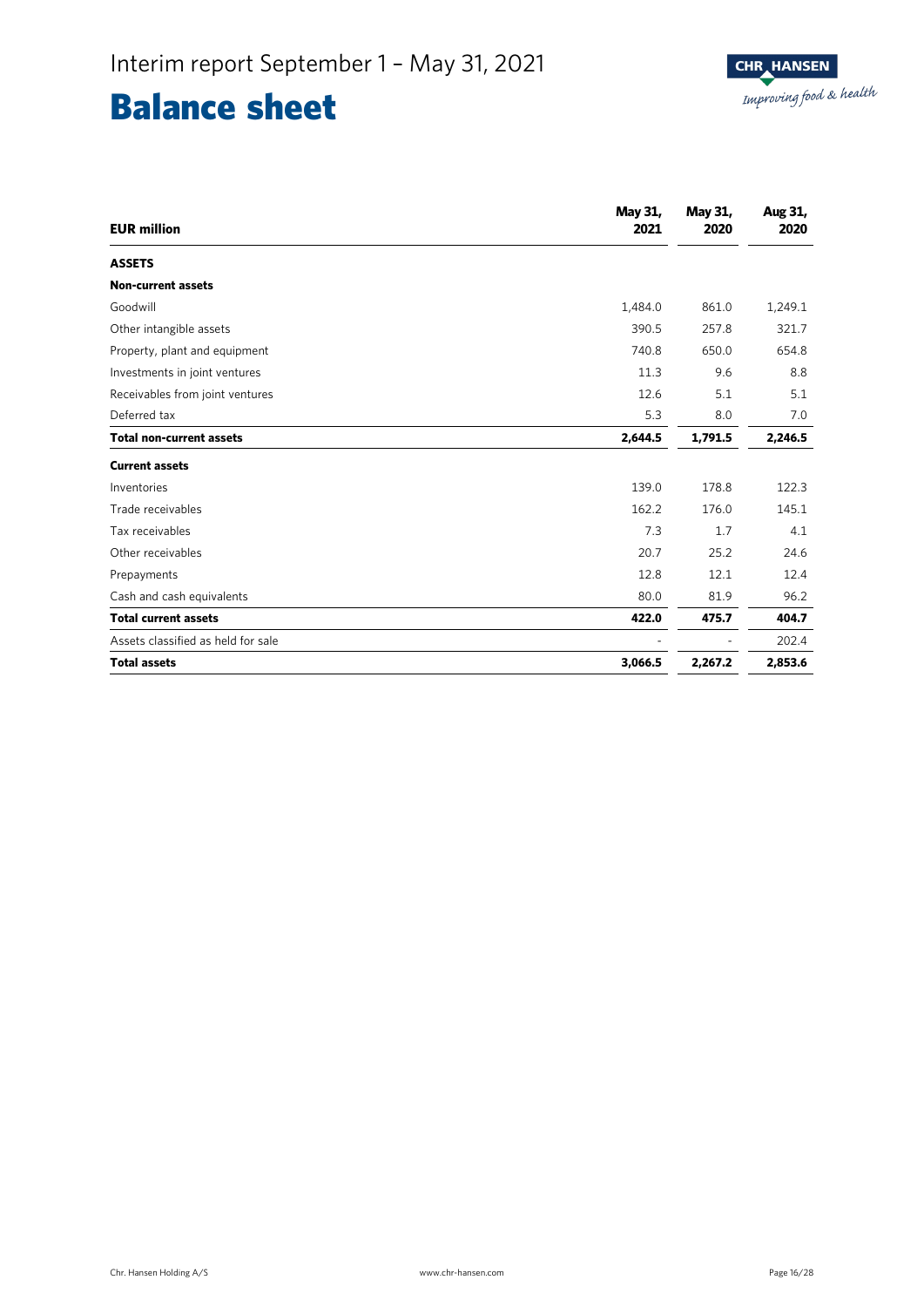## Balance sheet

| <b>EUR million</b>                                         | May 31,<br>2021 | May 31,<br>2020 | Aug 31,<br>2020 |
|------------------------------------------------------------|-----------------|-----------------|-----------------|
| <b>EQUITY AND LIABILITIES</b>                              |                 |                 |                 |
| <b>Equity</b>                                              |                 |                 |                 |
| Share capital                                              | 177.1           | 176.8           | 177.1           |
| Reserves                                                   | 1,371.0         | 663.9           | 715.9           |
| <b>Total equity</b>                                        | 1,548.1         | 840.7           | 893.0           |
| <b>Non-current liabilities</b>                             |                 |                 |                 |
| Employee benefit obligations                               | 7.1             | 8.0             | 6.6             |
| Deferred tax                                               | 159.8           | 104.3           | 133.3           |
| Provisions                                                 | 3.7             | 3.8             | 3.5             |
| Borrowings                                                 | 823.4           | 768.1           | 736.7           |
| Tax payables                                               | 12.0            | 15.6            | 12.0            |
| Deferred gain sale and lease back                          | 47.0            | 48.3            | 43.4            |
| Other payables                                             | 5.1             |                 | 7.8             |
| <b>Total non-current liabilities</b>                       | 1,058.1         | 948.1           | 943.3           |
| <b>Current liabilities</b>                                 |                 |                 |                 |
| <b>Borrowings</b>                                          | 207.2           | 216.0           | 685.2           |
| Trade payables                                             | 73.6            | 101.9           | 101.2           |
| Tax payables                                               | 58.8            | 29.8            | 29.0            |
| Deferred gain sale and lease back                          | 1.8             | 1.8             | 1.8             |
| Other payables                                             | 118.9           | 128.9           | 99.7            |
| <b>Total current liabilities</b>                           | 460.3           | 478.4           | 916.9           |
| <b>Total liabilities</b>                                   | 1,518.4         | 1,426.5         | 1,860.2         |
| Liabilities relating to assets classified as held for sale |                 |                 | 100.4           |
| <b>Total equity and liabilities</b>                        | 3,066.5         | 2,267.2         | 2,853.6         |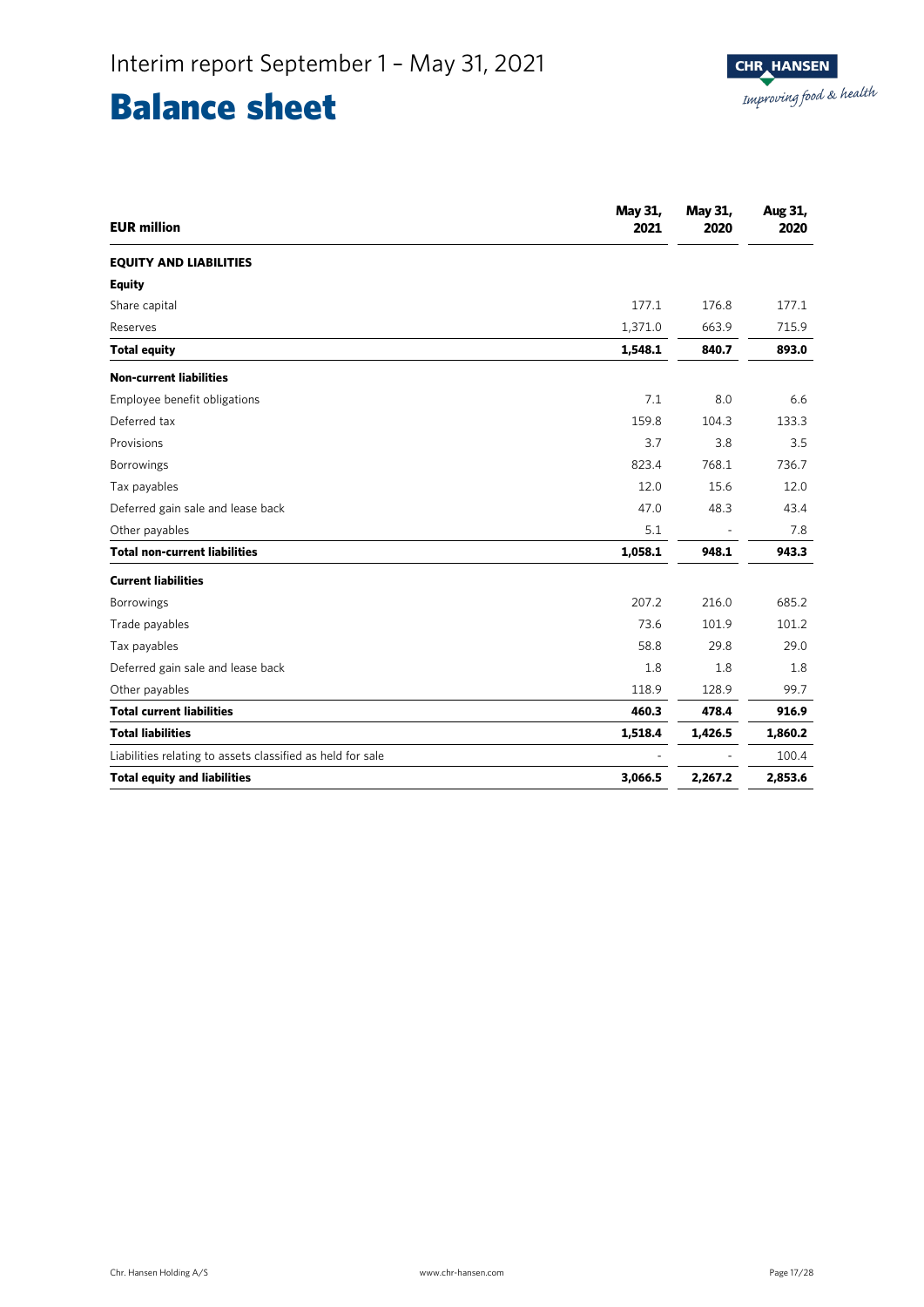## Statement of changes in equity

| <b>EUR million</b>                                                                | <b>Share</b> | Currency<br>capital translation | <b>Cash flow</b><br>hedges | Retained<br>earnings | <b>Total</b> |
|-----------------------------------------------------------------------------------|--------------|---------------------------------|----------------------------|----------------------|--------------|
| 2020/21                                                                           |              |                                 |                            |                      |              |
| Equity at September 1                                                             | 177.1        | (76.6)                          | (7.4)                      | 799.9                | 893.0        |
| Total comprehensive income for the year,<br>see statement of comprehensive income | ٠            | (5.5)                           | 2.8                        | 776.6                | 773.9        |
| <b>Transactions with owners</b>                                                   |              |                                 |                            |                      |              |
| Purchase of treasury shares                                                       | ٠            | ٠                               | $\overline{\phantom{a}}$   | (6.5)                | (6.5)        |
| Share-based payment                                                               | ۰            | ٠                               | ٠                          | 3.5                  | 3.5          |
| Dividend                                                                          | -            | ٠                               | $\overline{\phantom{a}}$   | (115.8)              | (115.8)      |
| <b>Equity at May 31</b>                                                           | 177.1        | (82.1)                          | (4.6)                      | 1,457.7              | 1,548.1      |

| <b>EUR million</b>                                                                | <b>Share</b>             | Currency<br>capital translation | <b>Cash flow</b><br>hedges | Retained<br>earnings | <b>Total</b> |
|-----------------------------------------------------------------------------------|--------------------------|---------------------------------|----------------------------|----------------------|--------------|
| 2019/20                                                                           |                          |                                 |                            |                      |              |
| Equity at September 1                                                             | 176.8                    | (45.3)                          | (6.2)                      | 671.9                | 797.2        |
| Total comprehensive income for the year,<br>see statement of comprehensive income | ۰.                       | (14.5)                          | (0.2)                      | 178.8                | 164.1        |
| <b>Transactions with owners</b>                                                   |                          |                                 |                            |                      |              |
| Share-based payment                                                               | $\overline{\phantom{a}}$ | ٠                               | $\overline{\phantom{a}}$   | 4.1                  | 4.1          |
| Dividend                                                                          | $\overline{\phantom{a}}$ | ٠                               | $\overline{\phantom{a}}$   | (124.7)              | (124.7)      |
| <b>Equity at May 31</b>                                                           | 176.8                    | (59.8)                          | (6.4)                      | 730.1                | 840.7        |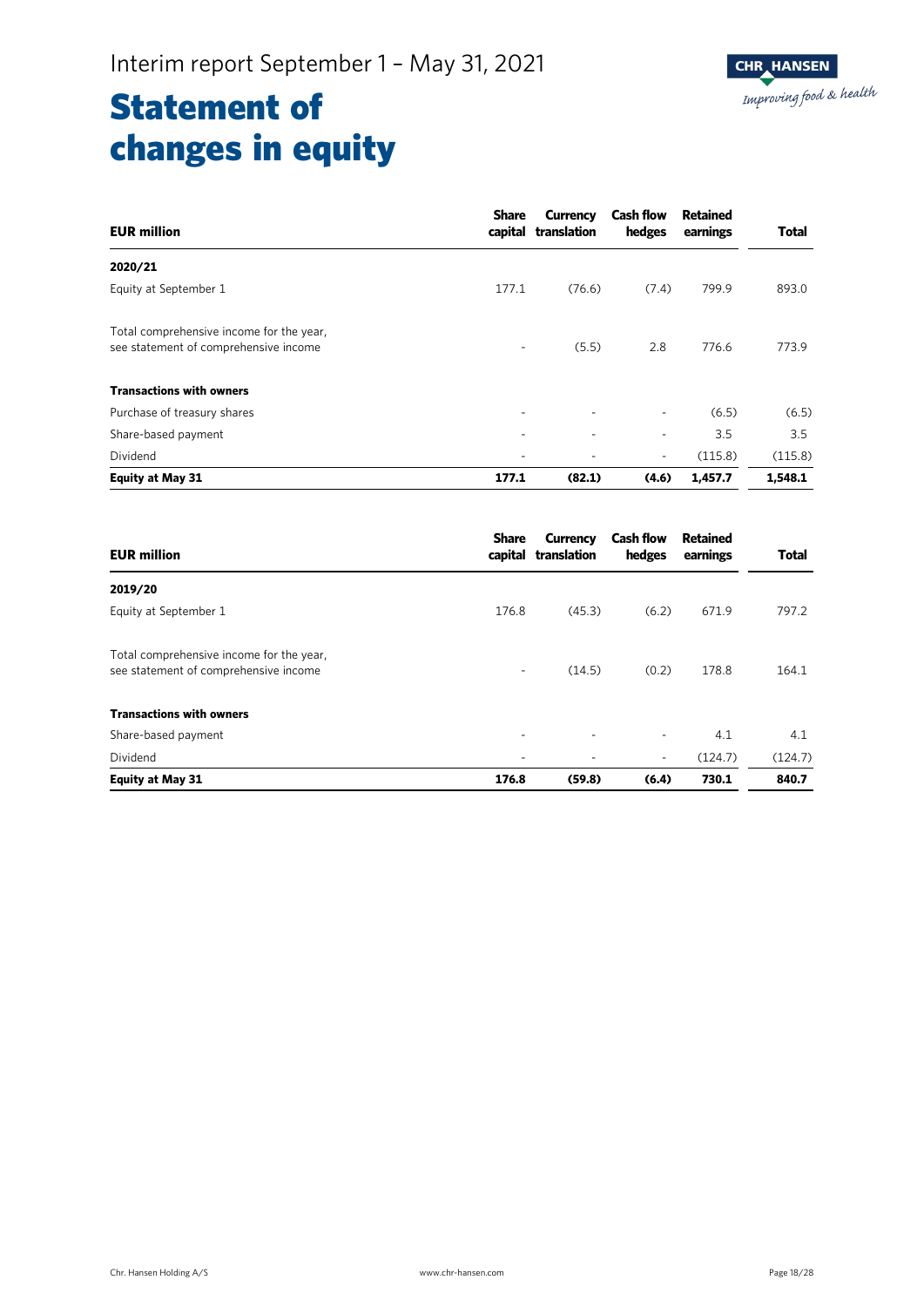### Accounting policies



#### Accounting policies

This unaudited interim report has been prepared in accordance with IAS 34 and additional Danish regulations for the presentation of quarterly interim reports by listed companies. The interim report has been prepared in accordance with the accounting policies set out in the Annual Report for 2019/20, except for all new, amended or revised accounting standards and interpretations (IFRSs) adopted by the European Union effective for financial years beginning on or after January 1, 2020. These have not had material impact on the consolidatated interim report.

#### Significant accounting estimates and judgements

In preparing this interim report Management has made various accounting estimates and assumptions that may significantly influence the amounts recognized in the consolidated financial statement and related information at the reporting date. The accounting estimates and assumptions which Management considers to be material for the preparation and understanding of the interim report are stated in Note 1.2 in the Annual Report 2019/20 and relate to, e.g. income taxes and deferred tax, goodwill, other intangible assets, leases, inventories, acquisition of entities as well as discontinued operations.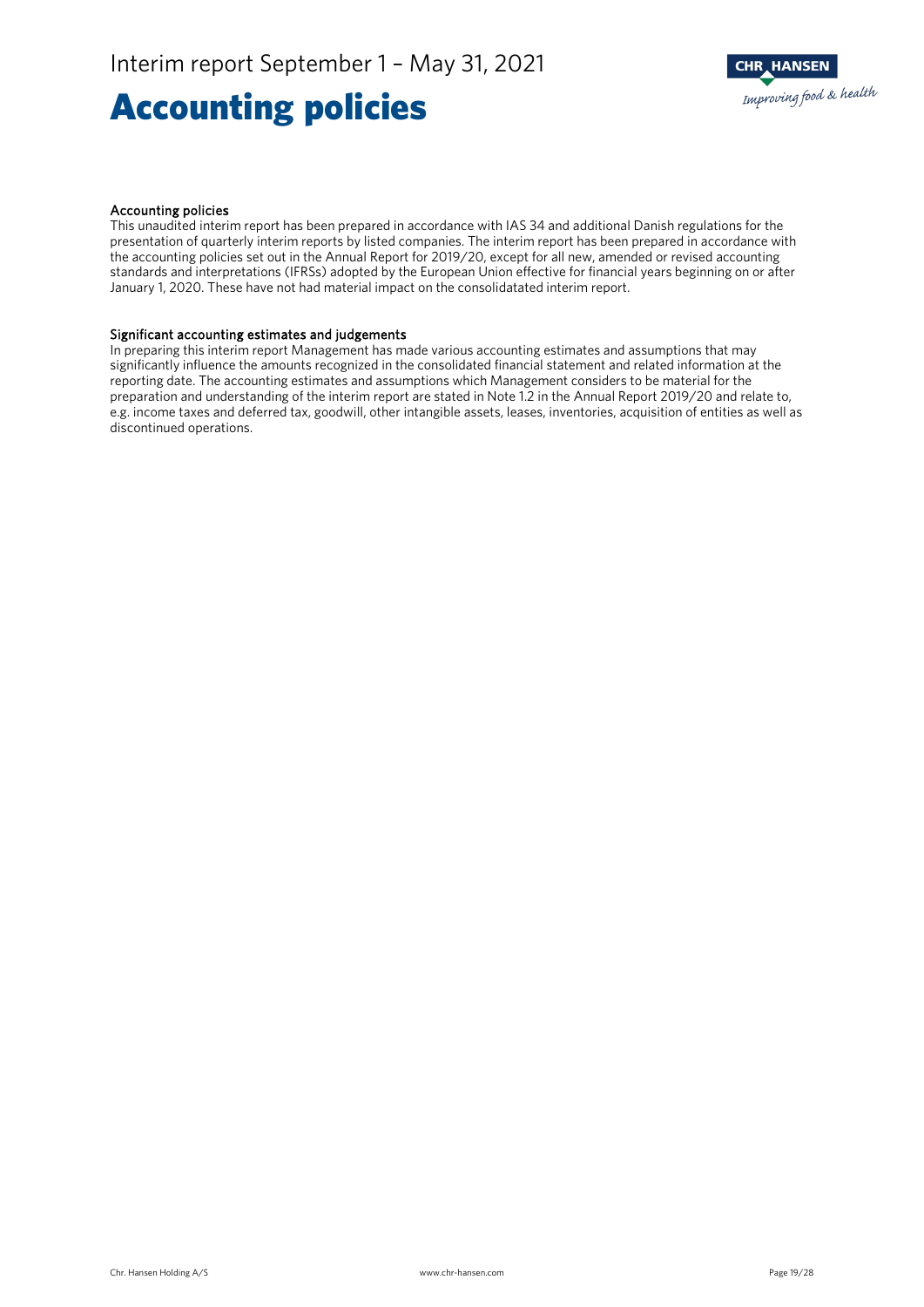

### Reconciliation of underlying margins

| <b>EUR million</b>                                                                      | Q <sub>3</sub><br>2020/21 | Q3<br>2019/20  | <b>YTD</b><br>2020/21 | YTD<br>2019/20 |
|-----------------------------------------------------------------------------------------|---------------------------|----------------|-----------------------|----------------|
| Revenue                                                                                 |                           |                |                       |                |
| Group                                                                                   | 302.9                     | 313.8          | 914.6                 | 880.9          |
| Discontinued operations                                                                 | (22.3)                    | (57.7)         | (130.5)               | (165.2)        |
| Acquisitions                                                                            | (29.9)                    |                | (72.6)                |                |
| Adjusted revenue, continuing operations <sup>1)</sup>                                   | 250.7                     | 256.1          | 711.5                 | 715.7          |
| <b>EBITDA before special items</b>                                                      |                           |                |                       |                |
| Group                                                                                   | 110.1                     | 116.5          | 308.8                 | 307.7          |
| Discontinued operations                                                                 | (3.5)                     | (10.8)         | (21.3)                | (28.1)         |
| Acquisitions                                                                            | (6.2)                     |                | (11.9)                |                |
| Adjusted EBITDA before special items, continuing operations <sup>1)</sup>               | 100.4                     | 105.7          | 275.6                 | 279.6          |
| Amortization, depreciation and impairment losses                                        |                           |                |                       |                |
| Group                                                                                   | (24.2)                    | (20.0)         | (73.6)                | (57.9)         |
| Discontinued operations                                                                 |                           | 2.6            |                       | 7.5            |
| Acquisitions, amortization                                                              | 4.8                       |                | 13.9                  |                |
| Acquisitions, depreciation                                                              | 1.9                       | $\overline{a}$ | 4.1                   |                |
| Adjusted amortization, depreciation and impairment losses,<br>continuing operations $1$ | (17.5)                    | (17.4)         | (55.6)                | (50.4)         |
| Operating profit before special items (EBIT before special items)                       |                           |                |                       |                |
| Group                                                                                   | 85.9                      | 96.5           | 235.2                 | 249.8          |
| Discontinued operations                                                                 | (3.5)                     | (8.2)          | (21.3)                | (20.6)         |
| Acquisitions                                                                            | 0.5                       |                | 6.1                   |                |
| Adjusted EBIT before special items, continuing operations <sup>1)</sup>                 | 82.9                      | 88.3           | 220.0                 | 229.2          |
| <b>Continuing operations</b>                                                            |                           |                |                       |                |
| Underlying EBITDA margin before special items <sup>1)</sup>                             | 40.0%                     | 41.3%          | 38.7%                 | 39.1%          |
| Underlying EBIT margin before special items <sup>1)</sup>                               | 33.1%                     | 34.5%          | 30.9%                 | 32.0%          |
| Reported EBITDA margin before special items                                             | 38.0%                     | 41.3%          | 36.7%                 | 39.1%          |
| Reported EBIT margin before special items                                               | 29.3%                     | 34.5%          | 27.3%                 | 32.0%          |

1) Excluding impact from acquisitions; HSO Health Care GmbH, UAS Laboratories LL and Jennewein Biotechnologie GmbH.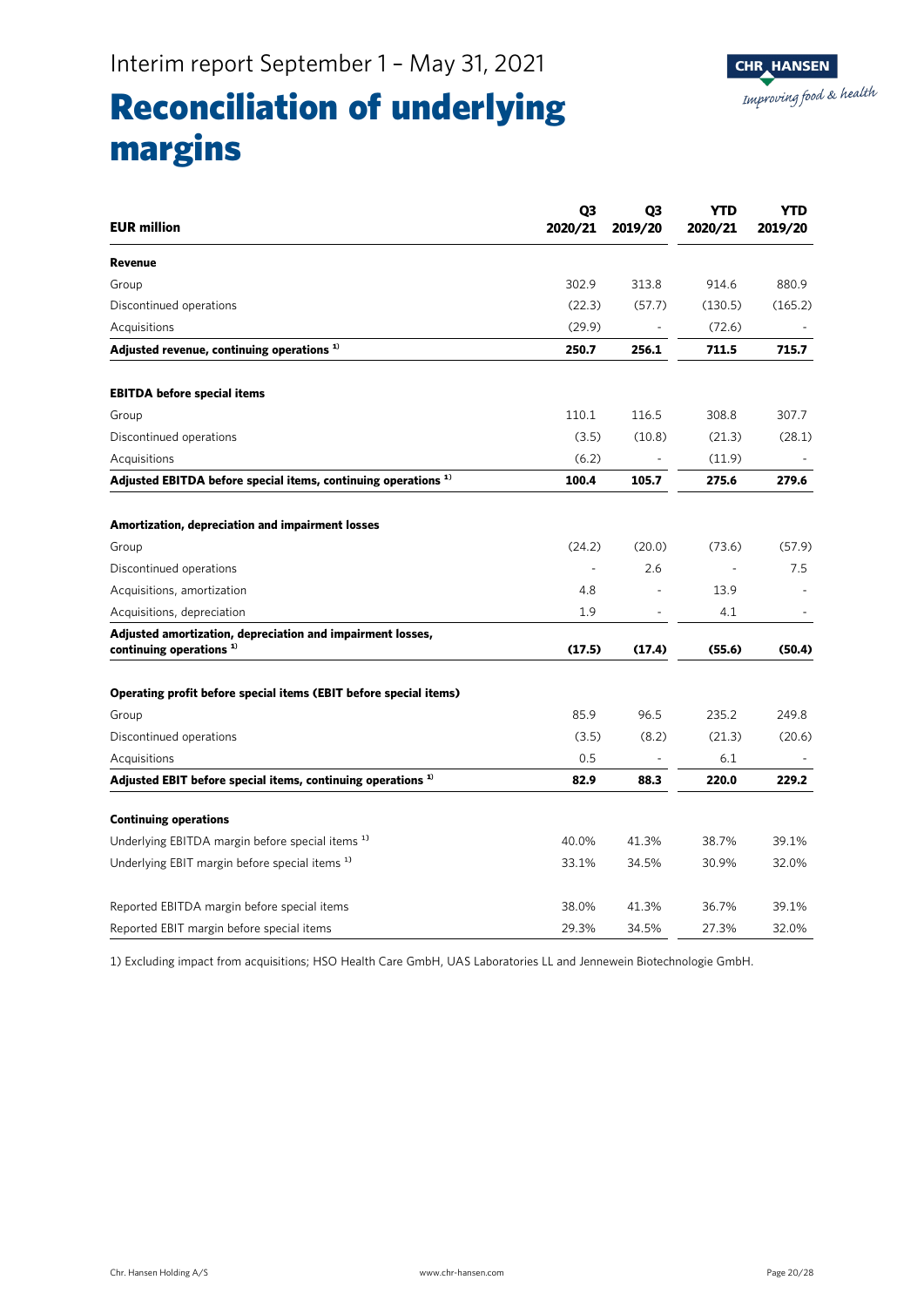|                                                  | Food                  |                          |            |                   |
|--------------------------------------------------|-----------------------|--------------------------|------------|-------------------|
|                                                  | <b>Cultures &amp;</b> | Health &                 | <b>Not</b> | <b>Continuing</b> |
| <b>EUR million</b>                               | <b>Enzymes</b>        | <b>Nutrition</b>         | allocated  | operations        |
| Q3 2020/21                                       |                       |                          |            |                   |
| <b>Income statement</b>                          |                       |                          |            |                   |
| Revenue                                          | 180.6                 | 100.0                    |            | 280.6             |
| EUR growth                                       | 0%                    | 34%                      |            | 10%               |
| Organic growth                                   | 5%                    | 0%                       |            | 4%                |
| EBITDA before special items                      | 71.6                  | 35.0                     |            | 106.6             |
| EBITDA margin before special items               | 39.7%                 | 35.0%                    |            | 38.0%             |
| Amortization, depreciation and impairment losses | (12.0)                | (12.2)                   |            | (24.2)            |
| EBIT before special items                        | 59.6                  | 22.8                     |            | 82.4              |
| EBIT margin before special items                 | 33.0%                 | 22.7%                    | -          | 29.3%             |
| Share of loss of joint ventures                  |                       | (1.8)                    |            | (1.8)             |
| Special items and net financial expenses         |                       | $\overline{\phantom{a}}$ | (16.3)     | (16.3)            |
| <b>Profit before tax</b>                         | 59.6                  | 21.0                     | (16.3)     | 64.3              |

|                                                  | Food                                    |                              |                         |                                 |
|--------------------------------------------------|-----------------------------------------|------------------------------|-------------------------|---------------------------------|
| <b>EUR million</b>                               | <b>Cultures &amp;</b><br><b>Enzymes</b> | Health &<br><b>Nutrition</b> | <b>Not</b><br>allocated | <b>Continuing</b><br>operations |
| <b>YTD 2020/21</b>                               |                                         |                              |                         |                                 |
| <b>Income statement</b>                          |                                         |                              |                         |                                 |
| Revenue                                          | 514.6                                   | 269.5                        |                         | 784.1                           |
| EUR growth                                       | (1%)                                    | 38%                          |                         | 10%                             |
| Organic growth                                   | 7%                                      | 9%                           |                         | 8%                              |
| EBITDA before special items                      | 201.4                                   | 86.1                         |                         | 287.5                           |
| EBITDA margin before special items               | 39.1%                                   | 32.0%                        |                         | 36.7%                           |
| Amortization, depreciation and impairment losses | (38.8)                                  | (34.8)                       |                         | (73.6)                          |
| EBIT before special items                        | 162.6                                   | 51.3                         |                         | 213.9                           |
| EBIT margin before special items                 | 31.6%                                   | 19.0%                        |                         | 27.3%                           |
| Share of loss of joint ventures                  |                                         | (4.9)                        |                         | (4.9)                           |
| Special items and net financial expenses         |                                         | $\overline{\phantom{a}}$     | (37.9)                  | (37.9)                          |
| <b>Profit before tax</b>                         | 162.6                                   | 46.4                         | (37.9)                  | 171.1                           |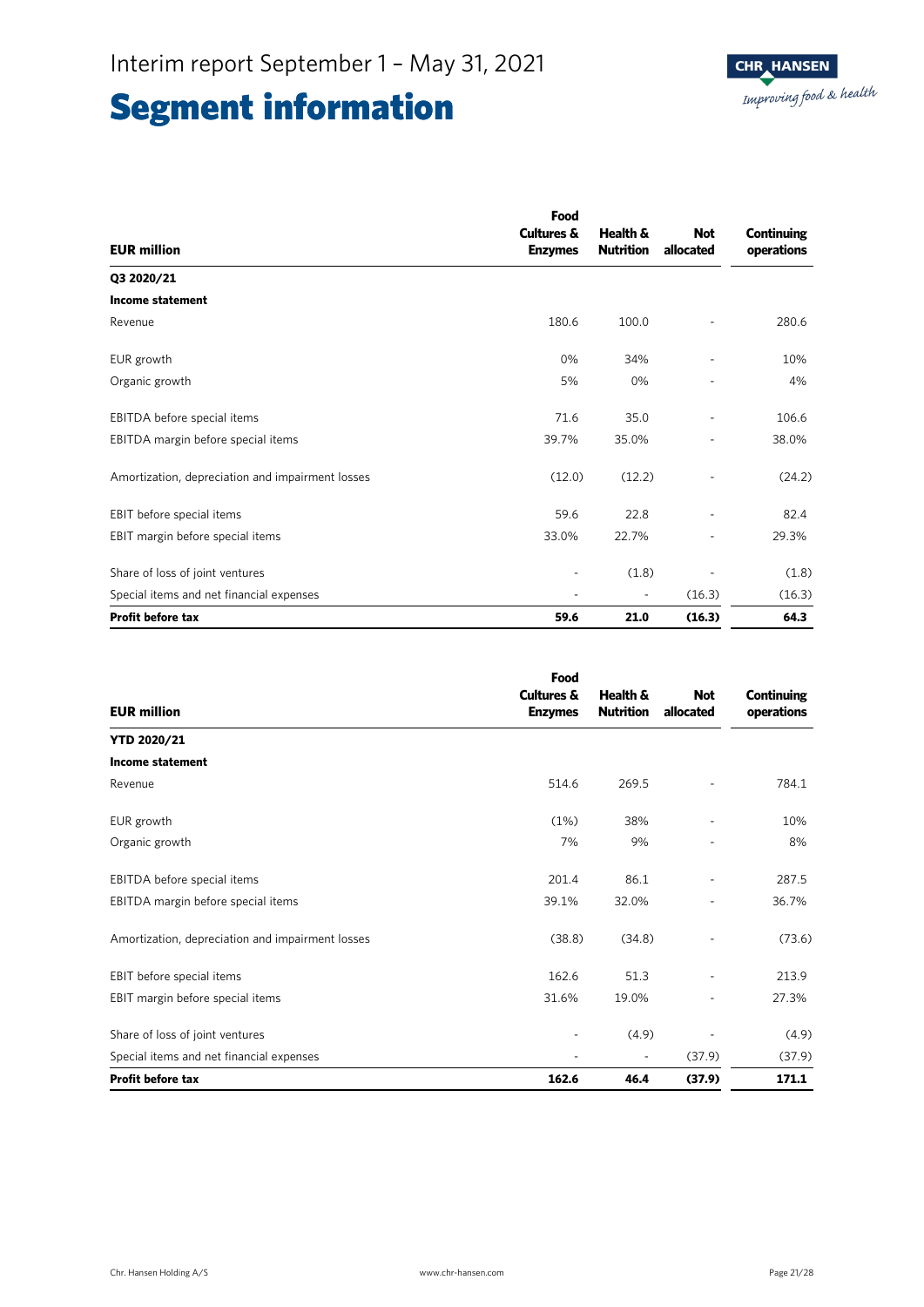### (continued)

|                                                  | Food                     |                  |            |            |
|--------------------------------------------------|--------------------------|------------------|------------|------------|
|                                                  | <b>Cultures &amp;</b>    | Health &         | <b>Not</b> | Continuing |
| <b>EUR million</b>                               | <b>Enzymes</b>           | <b>Nutrition</b> | allocated  | operations |
| Q3 2019/20                                       |                          |                  |            |            |
| <b>Income statement</b>                          |                          |                  |            |            |
| Revenue                                          | 181.2                    | 74.9             |            | 256.1      |
| EUR growth                                       | 3%                       | 12%              |            | 5%         |
| Organic growth                                   | 8%                       | 12%              |            | 9%         |
| EBITDA before special items                      | 74.5                     | 31.2             | ٠          | 105.7      |
| EBITDA margin before special items               | 41.1%                    | 41.7%            | -          | 41.3%      |
| Amortization, depreciation and impairment losses | (12.2)                   | (5.2)            |            | (17.4)     |
| EBIT before special items                        | 62.3                     | 26.0             |            | 88.3       |
| EBIT margin before special items                 | 34.4%                    | 34.7%            |            | 34.5%      |
| Share of loss of joint ventures                  | $\overline{\phantom{0}}$ | (1.4)            |            | (1.4)      |
| Special items and net financial expenses         | $\overline{\phantom{a}}$ |                  | (4.2)      | (4.2)      |
| <b>Profit before tax</b>                         | 62.3                     | 24.6             | (4.2)      | 82.7       |

|                                                  | Food<br><b>Cultures &amp;</b> | Health &         | <b>Not</b> | Continuing |
|--------------------------------------------------|-------------------------------|------------------|------------|------------|
| <b>EUR million</b>                               | <b>Enzymes</b>                | <b>Nutrition</b> | allocated  | operations |
| <b>YTD 2019/20</b>                               |                               |                  |            |            |
| <b>Income statement</b>                          |                               |                  |            |            |
| Revenue                                          | 519.8                         | 195.9            |            | 715.7      |
| EUR growth                                       | 3%                            | 7%               |            | 4%         |
| Organic growth                                   | 5%                            | 6%               |            | 6%         |
| EBITDA before special items                      | 206.1                         | 73.5             |            | 279.6      |
| EBITDA margin before special items               | 39.7%                         | 37.5%            |            | 39.1%      |
| Amortization, depreciation and impairment losses | (35.0)                        | (15.4)           |            | (50.4)     |
| EBIT before special items                        | 171.1                         | 58.1             |            | 229.2      |
| EBIT margin before special items                 | 32.9%                         | 29.7%            |            | 32.0%      |
| Share of loss of joint ventures                  | ۰                             | (3.2)            |            | (3.2)      |
| Special items and net financial expenses         |                               |                  | (14.2)     | (14.2)     |
| <b>Profit before tax</b>                         | 171.1                         | 54.9             | (14.2)     | 211.8      |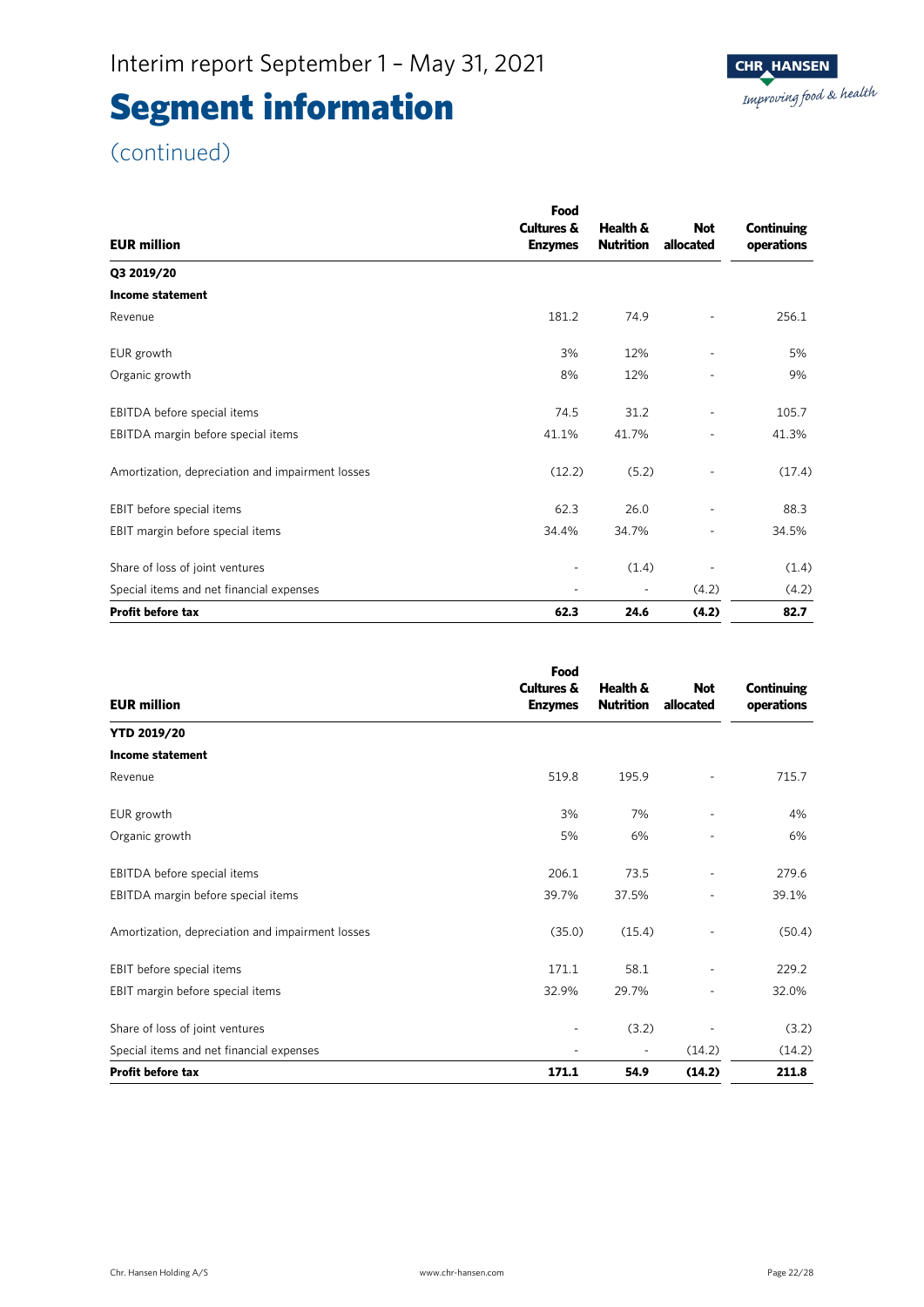(continued)

| <b>EUR million</b>                                                    | Food<br><b>Cultures &amp;</b><br><b>Enzymes</b> | Health &<br><b>Nutrition</b> | <b>Not</b><br>allocated  | Continuing<br>operations | Dis-<br>continued<br>operations | Group   |
|-----------------------------------------------------------------------|-------------------------------------------------|------------------------------|--------------------------|--------------------------|---------------------------------|---------|
| May 31, 2021                                                          |                                                 |                              |                          |                          |                                 |         |
| <b>Assets</b>                                                         |                                                 |                              |                          |                          |                                 |         |
| Goodwill                                                              | 520.3                                           | 963.7                        | $\overline{\phantom{a}}$ | 1,484.0                  | $\overline{\phantom{a}}$        | 1,484.0 |
| Other intangible assets                                               | 94.8                                            | 295.7                        |                          | 390.5                    |                                 | 390.5   |
| Property, plant and equipment                                         | 449.8                                           | 291.0                        |                          | 740.8                    |                                 | 740.8   |
| Other non-current assets                                              |                                                 |                              | 29.2                     | 29.2                     | ä,                              | 29.2    |
| <b>Total non-current assets</b>                                       | 1,064.9                                         | 1,550.4                      | 29.2                     | 2,644.5                  | ۰                               | 2,644.5 |
| Inventories                                                           | 83.6                                            | 55.4                         | $\overline{\phantom{a}}$ | 139.0                    | ä,                              | 139.0   |
| Trade receivables <sup>1)</sup>                                       | 97.0                                            | 52.9                         | 12.3                     | 162.2                    |                                 | 162.2   |
| Other assets                                                          |                                                 |                              | 120.8                    | 120.8                    | ä,                              | 120.8   |
| <b>Total current assets</b>                                           | 180.6                                           | 108.3                        | 133.1                    | 422.0                    | ۰                               | 422.0   |
| <b>Total assets</b>                                                   | 1,245.5                                         | 1,658.7                      | 162.3                    | 3,066.5                  | ۰                               | 3,066.5 |
| <b>Liabilities</b>                                                    |                                                 |                              |                          |                          |                                 |         |
| Trade payables                                                        | 42.0                                            | 31.6                         |                          | 73.6                     |                                 | 73.6    |
| Deferred gain sale and lease back                                     | 27.8                                            | 21.0                         | $\overline{\phantom{a}}$ | 48.8                     | ä,                              | 48.8    |
| Other liabilities                                                     |                                                 | ÷,                           | 1,396.0                  | 1,396.0                  | $\qquad \qquad \blacksquare$    | 1,396.0 |
| <b>Total liabilities</b>                                              | 69.8                                            | 52.6                         | 1,396.0                  | 1,518.4                  | $\blacksquare$                  | 1,518.4 |
| Net working capital                                                   | 138.6                                           | 76.7                         | 12.3                     | 227.6                    | ۰                               | 227.6   |
| Invested capital excluding goodwill                                   | 655.4                                           | 642.4                        | 12.3                     | 1,310.1                  | ۰                               | 1,310.1 |
| <b>ROIC excluding goodwill</b>                                        | 34.6%                                           | 12.0%                        |                          | 23.7%                    | ۰                               | 23.7%   |
| Investments in intangible assets and property,<br>plant and equipment | 42.0                                            | 55.3                         |                          | 97.3                     | 5.1                             | 102.4   |

1) Trade receivables disclosed as not allocated are related to the divested Natural Colors business but were not transferred in the divestment.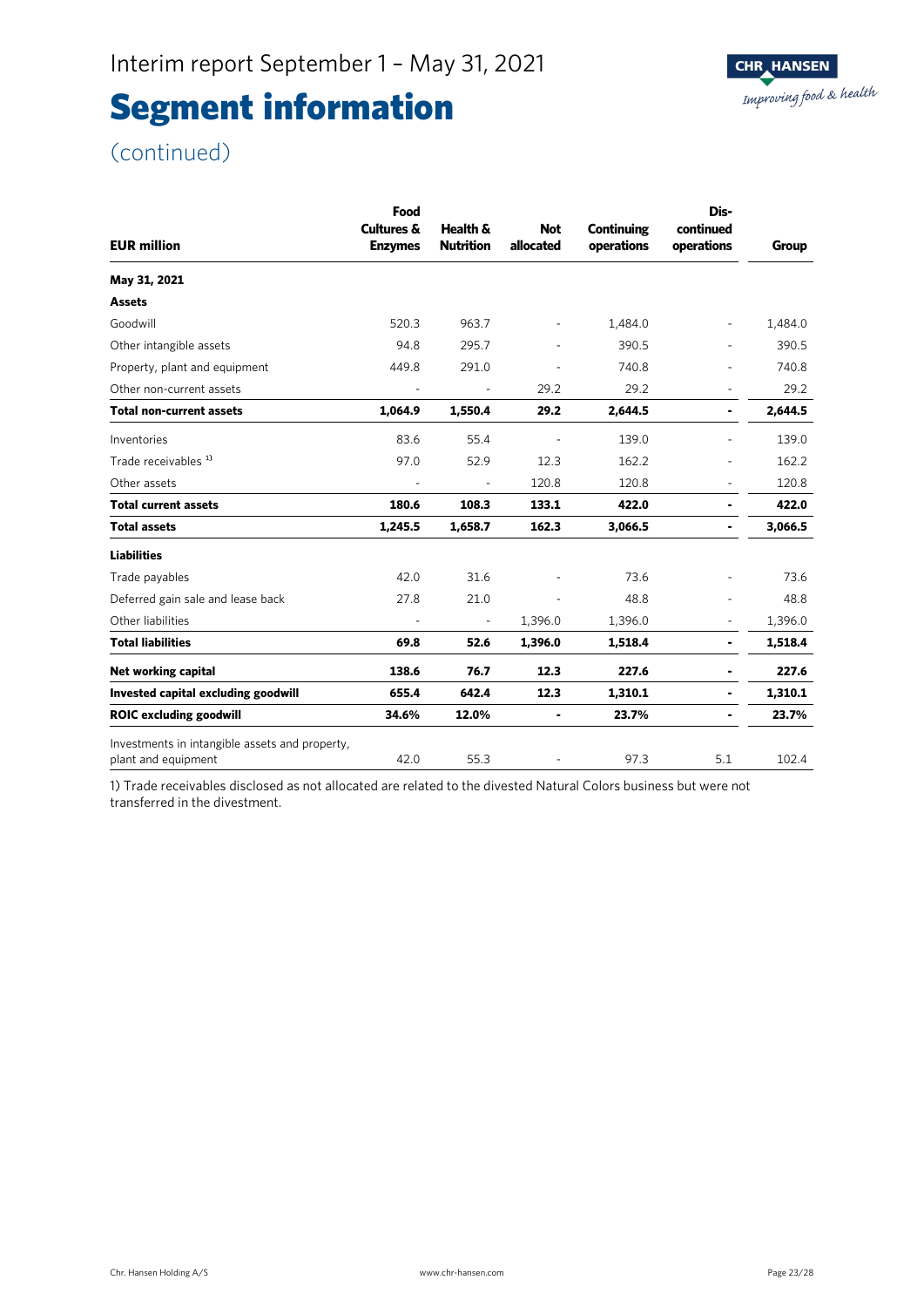(continued)

| Food<br><b>Cultures &amp;</b><br><b>Enzymes</b> | Health &<br><b>Nutrition</b> | <b>Not</b><br>allocated | Continuing<br>operations | Dis-<br>continued<br>operations | <b>Group</b> |
|-------------------------------------------------|------------------------------|-------------------------|--------------------------|---------------------------------|--------------|
|                                                 |                              |                         |                          |                                 |              |
|                                                 |                              |                         |                          |                                 |              |
| 530.8                                           | 330.2                        |                         | 861.0                    |                                 | 861.0        |
| 100.6                                           | 139.5                        |                         | 240.1                    | 17.7                            | 257.8        |
| 412.6                                           | 154.1                        |                         | 566.7                    | 83.3                            | 650.0        |
|                                                 |                              | 22.7                    | 22.7                     |                                 | 22.7         |
| 1,044.0                                         | 623.8                        | 22.7                    | 1,690.5                  | 101.0                           | 1,791.5      |
| 85.5                                            | 35.1                         | $\blacksquare$          | 120.6                    | 58.2                            | 178.8        |
| 96.2                                            | 42.0                         |                         | 138.2                    | 37.8                            | 176.0        |
|                                                 | $\overline{\phantom{a}}$     | 112.2                   | 112.2                    | 8.7                             | 120.9        |
| 181.7                                           | 77.1                         | 112.2                   | 371.0                    | 104.7                           | 475.7        |
| 1,225.7                                         | 700.9                        | 134.9                   | 2,061.5                  | 205.7                           | 2,267.2      |
|                                                 |                              |                         |                          |                                 |              |
| 50.0                                            | 19.2                         |                         | 69.2                     | 32.7                            | 101.9        |
| 34.3                                            | 10.8                         |                         | 45.1                     | 5.0                             | 50.1         |
| $\sim$                                          | $\overline{\phantom{a}}$     | 1,220.1                 | 1,220.1                  | 54.4                            | 1,274.5      |
| 84.3                                            | 30.0                         | 1,220.1                 | 1,334.4                  | 92.1                            | 1,426.5      |
| 131.7                                           | 57.9                         | ٠                       | 189.6                    | 63.3                            | 252.9        |
| 610.6                                           | 340.7                        | $\blacksquare$          | 951.3                    | 159.3                           | 1,110.6      |
| 38.9%                                           | 24.3%                        | ۰                       | 34.0%                    | 19.2%                           | 31.8%        |
| 44.4                                            | 23.1                         |                         | 67.5                     | 12.7                            | 80.2         |
|                                                 |                              |                         |                          |                                 |              |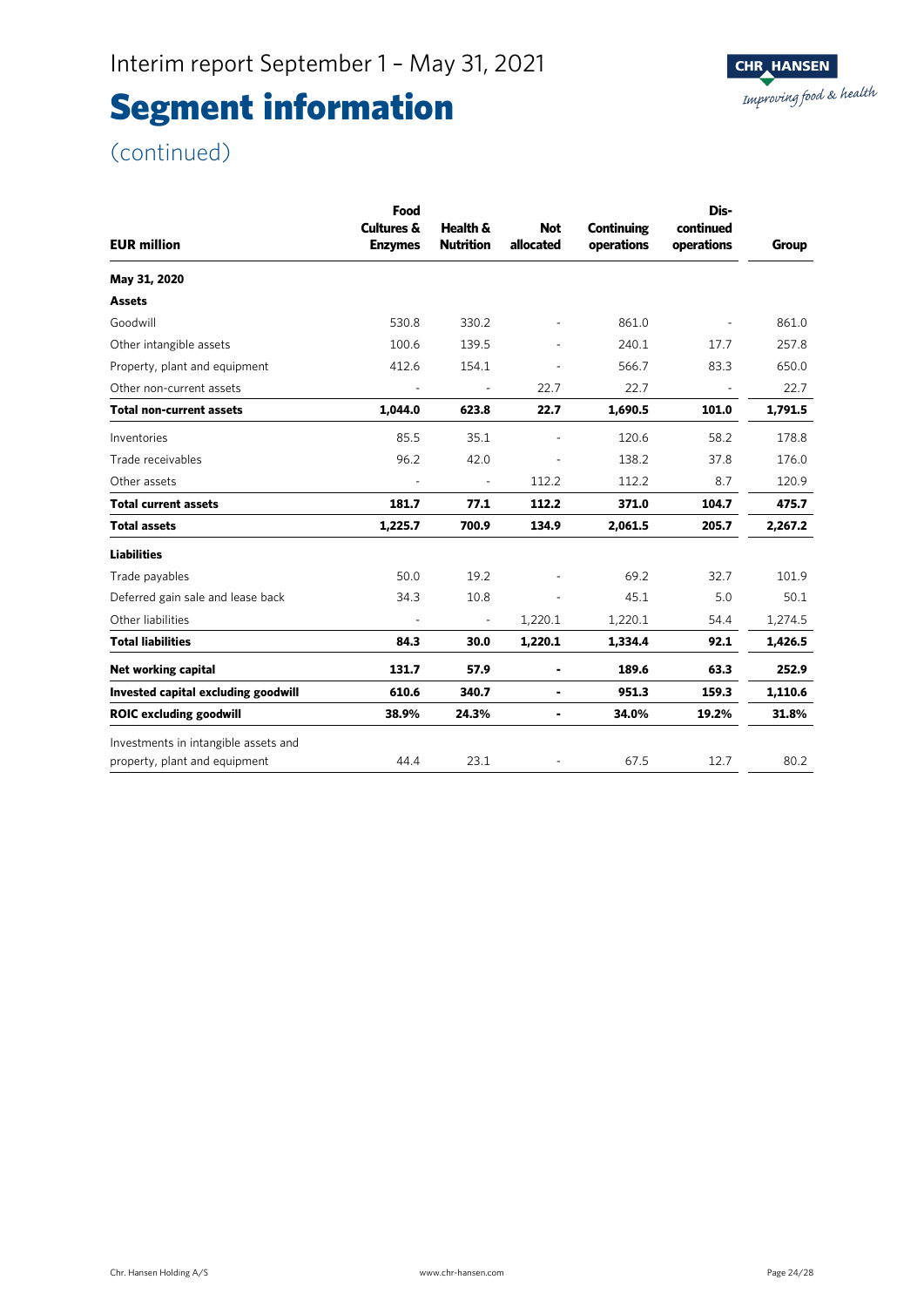(continued)

#### **Geographic allocation**

|                    | <b>North</b> |         |              |             |            |
|--------------------|--------------|---------|--------------|-------------|------------|
| <b>EUR million</b> | <b>EMEA</b>  | America | <b>LATAM</b> | <b>APAC</b> | operations |
| Q3 2020/21         |              |         |              |             |            |
| Revenue            | 113.6        | 81.9    | 31.2         | 53.9        | 280.6      |
| EUR growth         | 2%           | 14%     | 6%           | 24%         | 10%        |
| Organic growth     | 3%           | 5%      | 19%          | (6%)        | 4%         |

|                                                              |             | <b>North</b> | Continuing   |             |            |
|--------------------------------------------------------------|-------------|--------------|--------------|-------------|------------|
| <b>EUR million</b>                                           | <b>EMEA</b> | America      | <b>LATAM</b> | <b>APAC</b> | operations |
| <b>YTD 2020/21</b>                                           |             |              |              |             |            |
| Revenue                                                      | 303.5       | 239.9        | 94.9         | 145.8       | 784.1      |
| EUR growth                                                   | 2%          | 14%          | 7%           | 21%         | 10%        |
| Organic growth                                               | 5%          | 7%           | 30%          | $0\%$       | 8%         |
|                                                              |             |              |              |             |            |
| Non-current assets excluding joint ventures and deferred tax | 2.312.2     | 265.5        | 19.9         | 17.7        | 2.615.3    |

|                    | <b>North</b> |         |              |             |            |
|--------------------|--------------|---------|--------------|-------------|------------|
| <b>EUR million</b> | <b>EMEA</b>  | America | <b>LATAM</b> | <b>APAC</b> | operations |
| Q3 2019/20         |              |         |              |             |            |
| Revenue            | 111.4        | 71.9    | 29.5         | 43.3        | 256.1      |
| EUR growth         | 6%           | 5%      | (2%)         | 9%          | 5%         |
| Organic growth     | 9%           | 2%      | 21%          | 12%         | 9%         |

|                                                              | <b>North</b> |         |              | Continuing  |            |  |
|--------------------------------------------------------------|--------------|---------|--------------|-------------|------------|--|
| <b>EUR million</b>                                           | <b>EMEA</b>  | America | <b>LATAM</b> | <b>APAC</b> | operations |  |
| <b>YTD 2019/20</b>                                           |              |         |              |             |            |  |
| Revenue                                                      | 296.3        | 210.4   | 88.8         | 120.2       | 715.7      |  |
| EUR growth                                                   | 2%           | 9%      | 0%           | 3%          | 4%         |  |
| Organic growth                                               | 3%           | 6%      | 16%          | 5%          | 6%         |  |
| Non-current assets excluding joint ventures and deferred tax | 1.450.7      | 180.0   | 21.0         | 16.1        | 1,667.8    |  |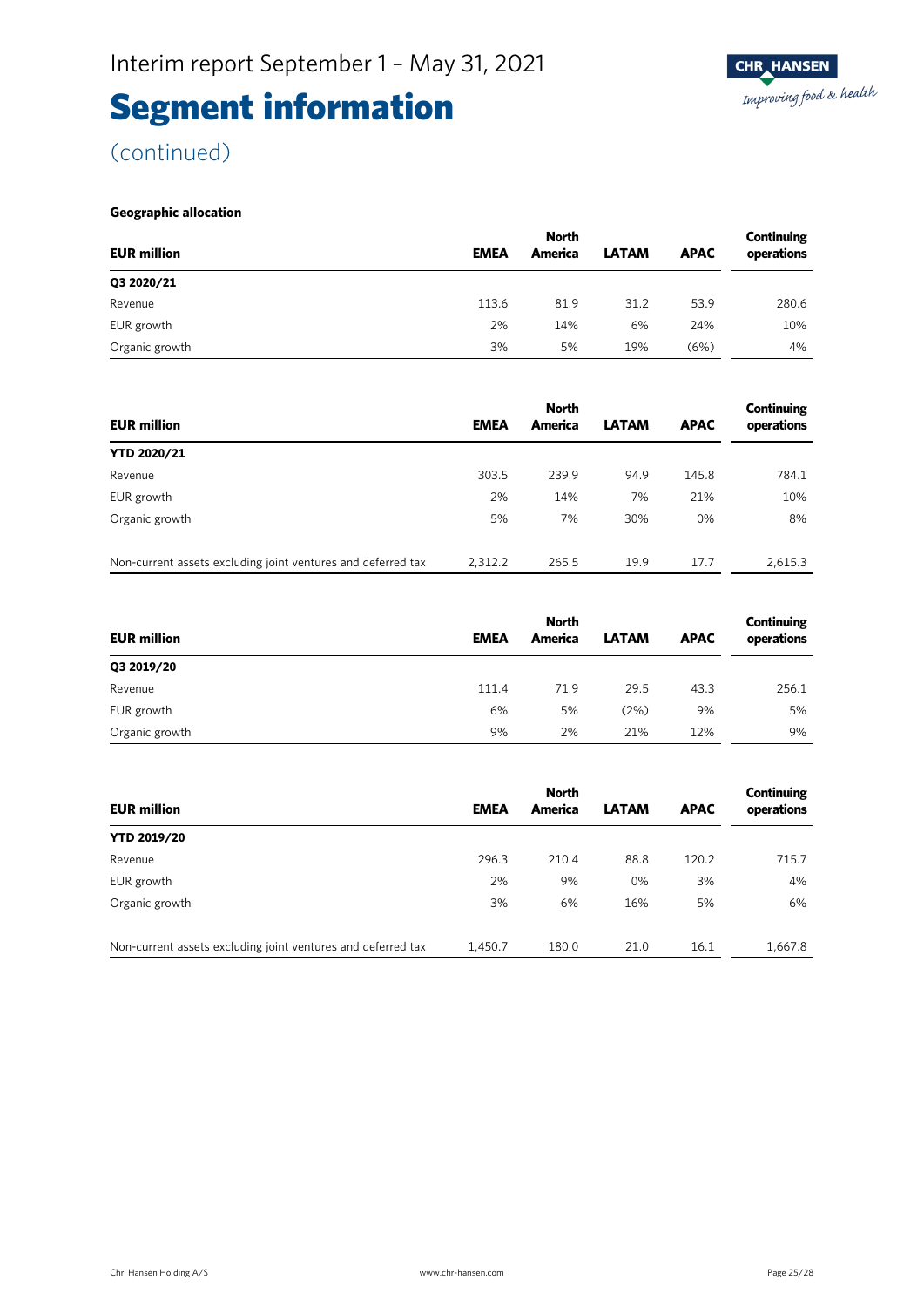### **Acquisitions**

| <b>EUR</b> million                       | 2020/21 |
|------------------------------------------|---------|
| <b>Purchase consideration</b>            |         |
| Cash paid                                | 320.0   |
| Fair value of total consideration        | 320.0   |
| Fair value of net assets acquired        |         |
| Intangible assets                        | 81.5    |
| Property, plant and equipment            | 11.3    |
| Working capital                          | 7.3     |
| Cash and cash equivalents                | 2.5     |
| Deferred tax                             | (14.8)  |
| Lease liabilities                        | (3.4)   |
| Net identifiable assets acquired         | 84.4    |
| Goodwill from acquisition                | 235.6   |
| <b>Fair value of total consideration</b> | 320.0   |
| Of which cash and cash equivalents       | 2.5     |
| Paid acquisition cost, net               | 317.5   |

#### **Jennewein Biotechnologie GmbH**

On October 9, 2020, Chr. Hansen completed the acquisition of full ownership of the Jennewein Biotechnologie GmbH. The acquisition of the German-based B2B company expands Chr. Hansen's microbial and fermentation technology platforms by adding the emerging and exciting, high-growth business area of human milk oligosaccharides. Jennewein is recognized as a global leader in the HMO market with six commercialized HMOs, a strong product pipeline, a global customer base and a strong IP portfolio of more than 200 patents granted in key markets.

Chr. Hansen obtains access to intangible assets comprising customer relations, patents and technology. The acquisition was conducted as a share deal. Goodwill relates to expected commercial and operational synergies from significant potentials and know-how with respect to production, innovation and commercialization accumulated by the workforce in Jennewein.

Jennewein Biotechnologie GmbH has been recognized in the consolidated financial statements from the time of the acquisition. A preliminary purchase price allocation has been conducted in accordance with IFRS by fair value assessment of identifiable assets and liabilities at the acquisition date in the opening balance sheet.

Transaction costs related to the acquisition of Jennewein amount to EUR 4.8 million, and were recognized in the income statement as special items.

#### **Earnings impact**

Revenue and EBIT comprise EUR 12 million and negative EUR 14 million, respectively, reported byJennewein since the date of acquisition. On a pro forma basis, if the acquisition had been effective from September 1, 2020, Jennewein would have contributed an estimated EUR 14 million to revenue and negative EUR 14 million to EBIT.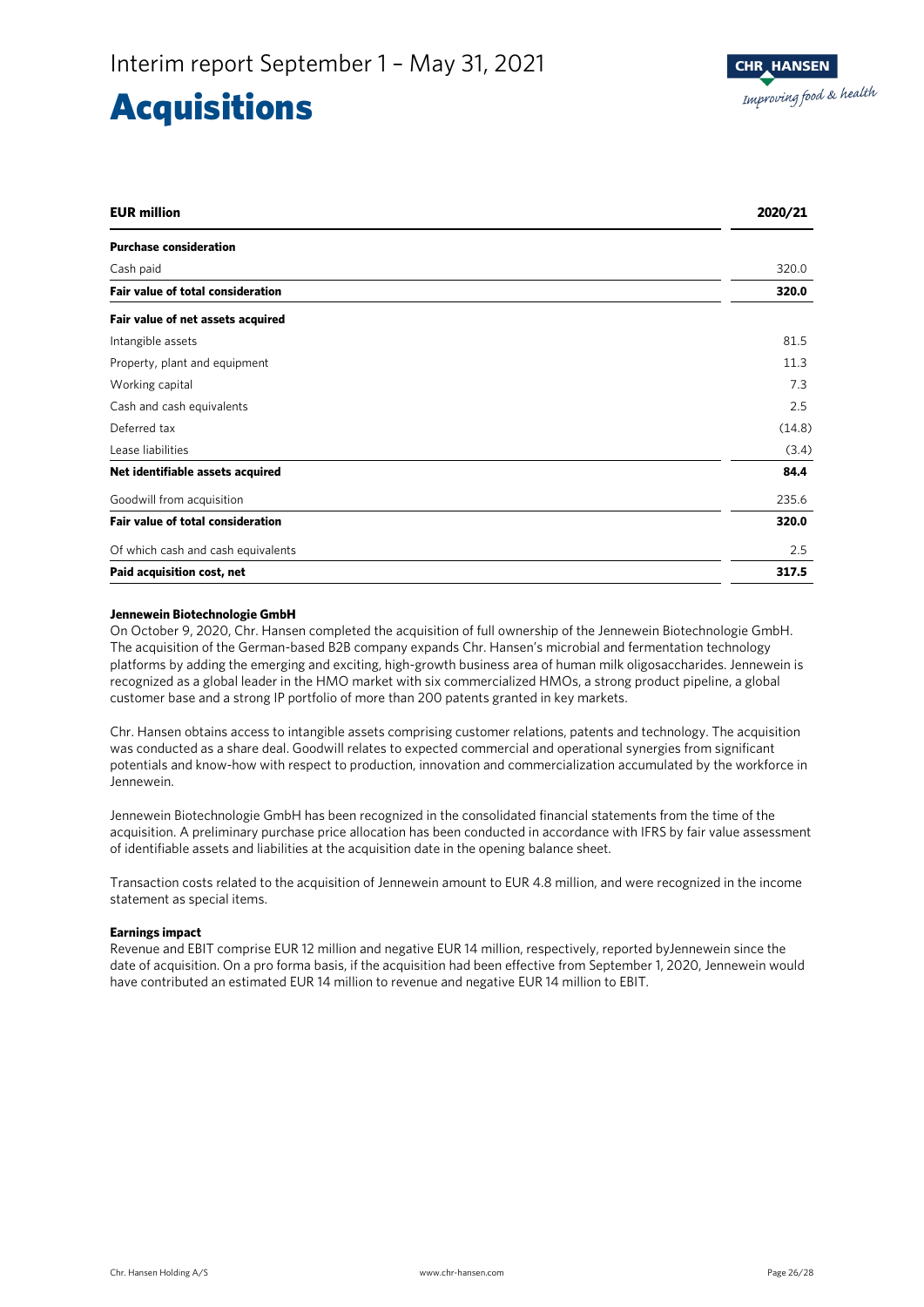### Discontinued operations

| <b>EUR million</b>                                       | Q <sub>3</sub><br>2020/21 | Q3<br>2019/20  | <b>YTD</b><br>2020/21 | <b>YTD</b><br>2019/20 |
|----------------------------------------------------------|---------------------------|----------------|-----------------------|-----------------------|
| Revenue                                                  | 22.3                      | 57.7           | 130.5                 | 165.2                 |
| Operating profit before special items                    | 3.5                       | 8.2            | 21.3                  | 20.6                  |
| Special items                                            | (7.9)                     |                | (9.8)                 |                       |
| <b>Operating profit (EBIT)</b>                           | (4.4)                     | 8.2            | 11.5                  | 20.6                  |
| Financial items, net                                     | ٠                         | $\overline{a}$ | (0.1)                 | (0.2)                 |
| <b>Profit before tax</b>                                 | (4.4)                     | 8.2            | 11.4                  | 20.4                  |
| Income taxes                                             | 1.0                       | (1.8)          | (2.6)                 | (5.6)                 |
| Profit after income tax from discontinued operations     | (3.4)                     | 6.4            | 8.8                   | 14.8                  |
| Gain on sale of discontinued operations after tax        | 635.5                     |                | 635.5                 |                       |
| <b>Profit from discontinued operations</b>               | 632.1                     | 6.4            | 644.3                 | 14.8                  |
| <b>Earnings per share, EUR</b>                           |                           |                |                       |                       |
| Earnings per share from discontinued operations          | 4.79                      | 0.04           | 4.89                  | 0.11                  |
| Earnings per share from discontinued operations, diluted | 4.78                      | 0.05           | 4.88                  | 0.11                  |

#### **Discontinued operations**

A strategic review exploring strategic options for the future of the Natural Colors business was initiated in July 2019/20. By the end of the year 2019/20, the requirements for the business to be presented as discontinued operations were met.

On September 26, Chr. Hansen signed an agreement to sell the Natural Colors business to the Private Equity Fund EQT, and on March 31, 2021, the divestment was completed – see company announcement no. 5 for details.

In the interim report, the result of the Natural Colors business is classified within discontinued operations with a profit of EUR 644.3 million (2019/20 EUR 14.8 million). Profit from discontinued operations include gain on sale of discontinued operations after tax of EUR 635.5 million recognized in Q3 (please see details in the table below). Transaction costs related to the divestment of EUR 9.8 million are recognized in special items.

Cash flow from investing activities from discontinued operations include cash consideration from divestment of the Natural Colors business of EUR 776 million. The cash consideration is excluding deferred sales price payment and cash and cash equivalents divested.

#### **Details on the sale of discontinued operations**

| <b>EUR million</b>                                       | Q3<br>2020/21 | Q3<br>2019/20 | YTD<br>2020/21 | <b>YTD</b><br>2019/20 |
|----------------------------------------------------------|---------------|---------------|----------------|-----------------------|
| Consideration received                                   | 800.1         | ٠             | 800.1          |                       |
| Deferred payment                                         | 0.5           | ٠             | 0.5            |                       |
| Sales price for dicontinued operations                   | 800.6         | ٠             | 800.6          |                       |
| Carrying amount of net assets sold                       | (154.1)       | ٠             | (154.1)        |                       |
| Reclassification of foreign currency translation reserve | (1.0)         | ٠             | (1.0)          |                       |
| Income taxes on gain                                     | (10.0)        |               | (10.0)         |                       |
| Gain on sale of discontinued operations after tax        | 635.5         |               | 635.5          |                       |